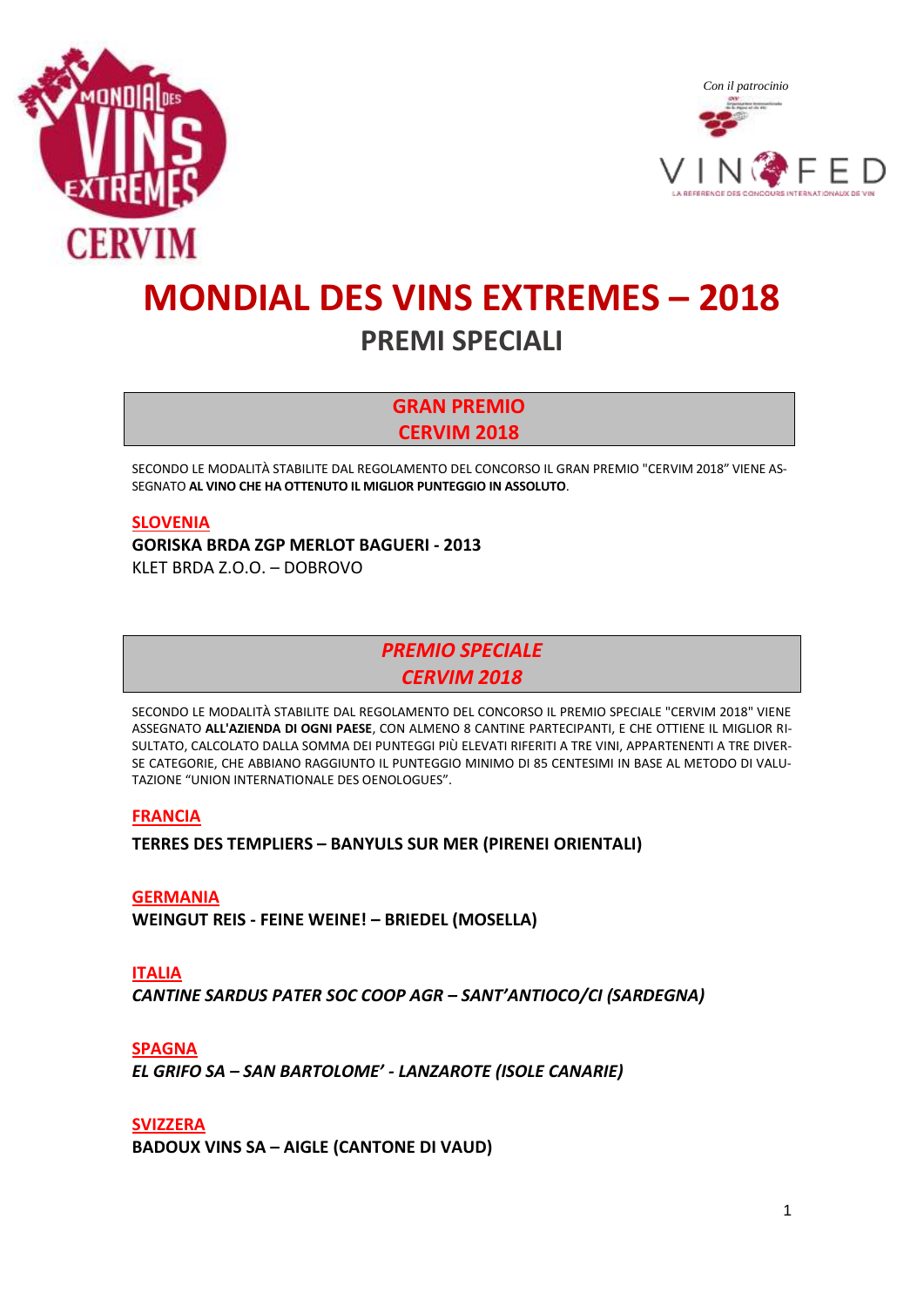



# **PREMIO ECCELLENZA CERVIM 2018**

SECONDO LE MODALITÀ STABILITE DAL REGOLAMENTO DEL CONCORSO IL PREMIO SPECIALE "ECCELLENZA CERVIM 2018" VIENE ASSEGNATO **AL MIGLIOR VINO PER PAESE** CHE ABBIA PARTECIPATO CON ALMENO 8 CANTINE. NEL CASO IN CUI IL "PREMIO ECCELLENZA" COINCIDA CON IL "GRAN PREMIO CERVIM 2018", IL PREMIO VERRÀ ASSE-GNATO AL SECONDO CLASSIFICATO.

#### **FRANCIA**

**AOC COLLIOURE "PRESTIGE" – 2016**  TERRES DES TEMPLIERS – BANYULS SUR MER (PIRENEI ORIENTALI)

#### *GERMANIA*

**BREMMER CALMONT RIESLING – 2016**  WEINGUT REIS - FEINE WEINE! – BRIEDEL (MOSELLA)

#### **ITALIA**

#### **COSTA TOSCANA IGT "NANTROPO'" – 2017**

*AZIENDA AGRICOLA FONTUCCIA – ISOLA DEL GIGLIO (TOSCANA)*

#### *SPAGNA*

#### **ABONA DO TIERRA DE FRONTOS BLANCO – 2017**

BODEGA FRONTOS - GRANADILLA DE ABONA (ISOLE CANARIE)

#### *SVIZZERA*

**AOC AIGLE CHABLAIS VIOGNIER "LETTRES DE NOBLESSE ÉLEVÉ EN AMPHORES – 2016** BADOUX VINS SA – AIGLE (CANTONE DI VAUD)

# **PREMIO CERVIM FUTURO 2018**

SECONDO LE MODALITÀ STABILITE DAL REGOLAMENTO DEL CONCORSO IL PREMIO "CERVIM FUTURO 2018" VIENE ASSEGNATO ALL'AZIENDA, DI PROPRIETÀ O NELLA QUALE È PRESENTE IN QUALITÀ DI SOCIO, **UN GIOVANE VITICOL-TORE DI ETÀ UGUALE O INFERIORE A 35 ANNI**, IL CUI VINO HA OTTENUTO IL MIGLIOR PUNTEGGIO.

#### **ITALIA**

**PIETRO MONTI** AZIENDA AGRICOLA ROCCASANTA – PERLETTO/CN (PIEMONTE)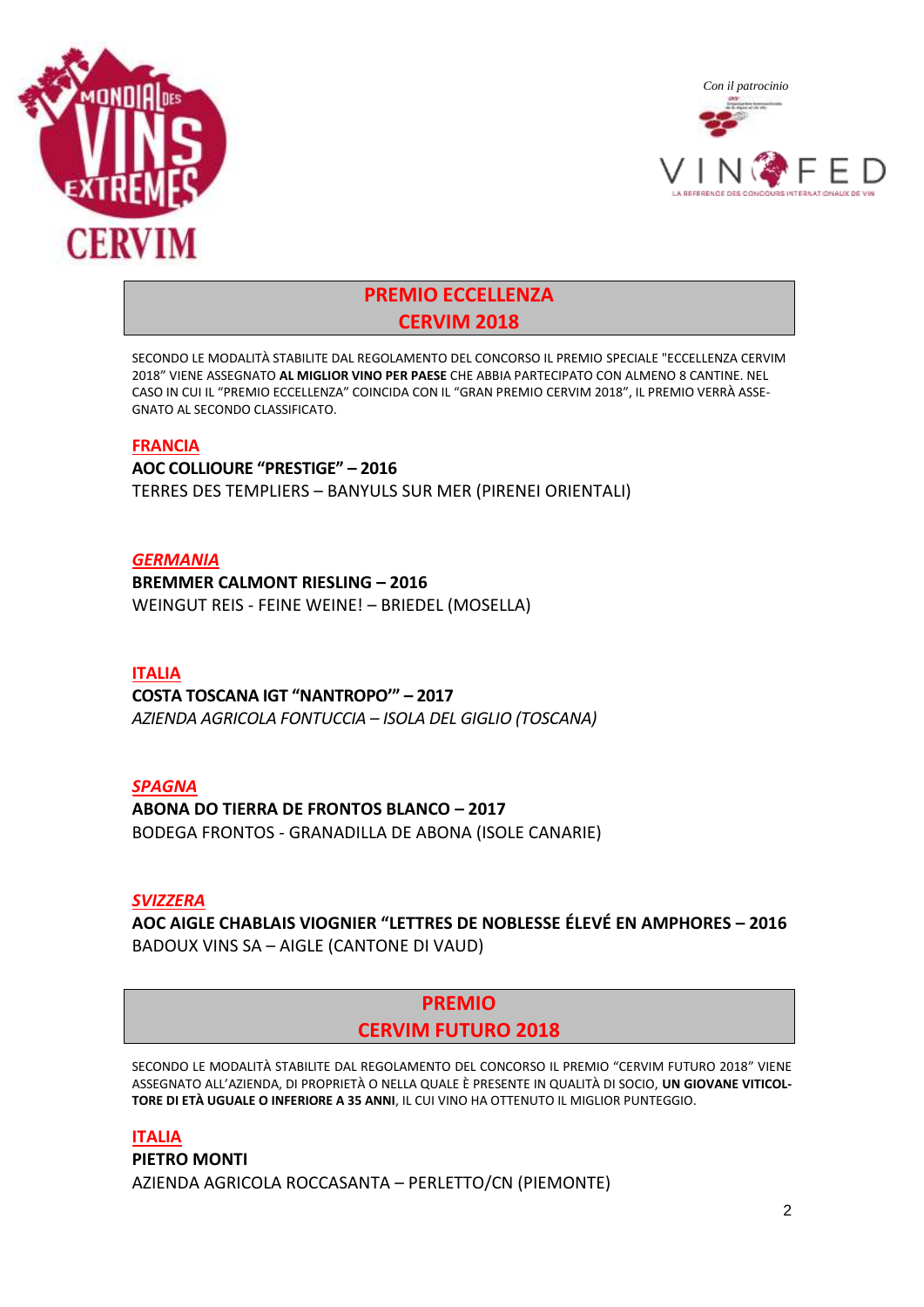



# **PREMIO CERVIM PICCOLE ISOLE 2018**

*SECONDO LE MODALITÀ STABILITE DAL REGOLAMENTO DEL CONCORSO IL PREMIO "CERVIM PICCOLE ISOLE 2018" VIENE ASSEGNATO AL VINO PRODOTTO NELLE PICCOLE ISOLE CHE HA OTTENUTO IL MIGLIOR PUNTEGGIO.* IL PRE-MIO E' ASSEGNATO SOLO SE I VINI SARANNO PRESENTATI DA ALMENO 5 CANTINE.

#### **ITALIA**

**COSTA TOSCANA IGT "NANTROPO'" – 2017** AZIENDA AGRICOLA FONTUCCIA – ISOLA DEL GIGLIO (TOSCANA)

# **PREMIO DONNA CERVIM 2018**

SECONDO LE MODALITÀ STABILITE DAL REGOLAMENTO DEL CONCORSO IL PREMIO "DONNA CERVIM 2018" VIENE ASSEGNATO **ALL'AZIENDA, DI PROPRIETÀ O NELLA QUALE È PRESENTE IN QUALITÀ DI SOCIO, UNA DONNA** E IL CUI VINO HA OTTENUTO IL MIGLIOR PUNTEGGIO.

#### **ITALIA**

**TOSCA COMI**

AZIENDA AGRICOLA TOSCA – PONTIDA/BG (LOMBARDIA)

#### **PREMIO CERVIM ORIGINALE 2018**

SECONDO LE MODALITÀ STABILITE DAL REGOLAMENTO DEL CONCORSO IL PREMIO "CERVIM ORIGINALE 2018" VIE-NE ASSEGNATO **AL VINO PRODOTTO CON UVE DI VARIETÀ A PIEDE FRANCO,** CHE HA OTTENUTO IL MIGLIOR PUN-TEGGIO. IL PREMIO SARÀ ASSEGNATO SOLO SE I VINI SARANNO RAPPRESENTATI DA ALMENO 5 CANTINE.

#### **ITALIA**

*DI VINI*

**CARIGNANO DEL SULCIS DOC IS ARENAS -** CANTINE SARDUS PATER SOC COOP AGR – SANT'ANTIOCO/CI (SARDEGNA)

#### **PREMIO MONDIAL VINS EXTREMES - 2018**

*SECONDO LE MODALITÀ STABILITE DAL REGOLAMENTO DEL CONCORSO IL PREMIO "MONDIAL DES VINS EXTREMES - 2018" VIENE ASSEGNATO ALLA ZONA VITICOLA CHE HA PARTECIPATO AL CONCORSO CON IL MAGGIOR NUMERO* 

**SPAGNA ISOLE CANARIE**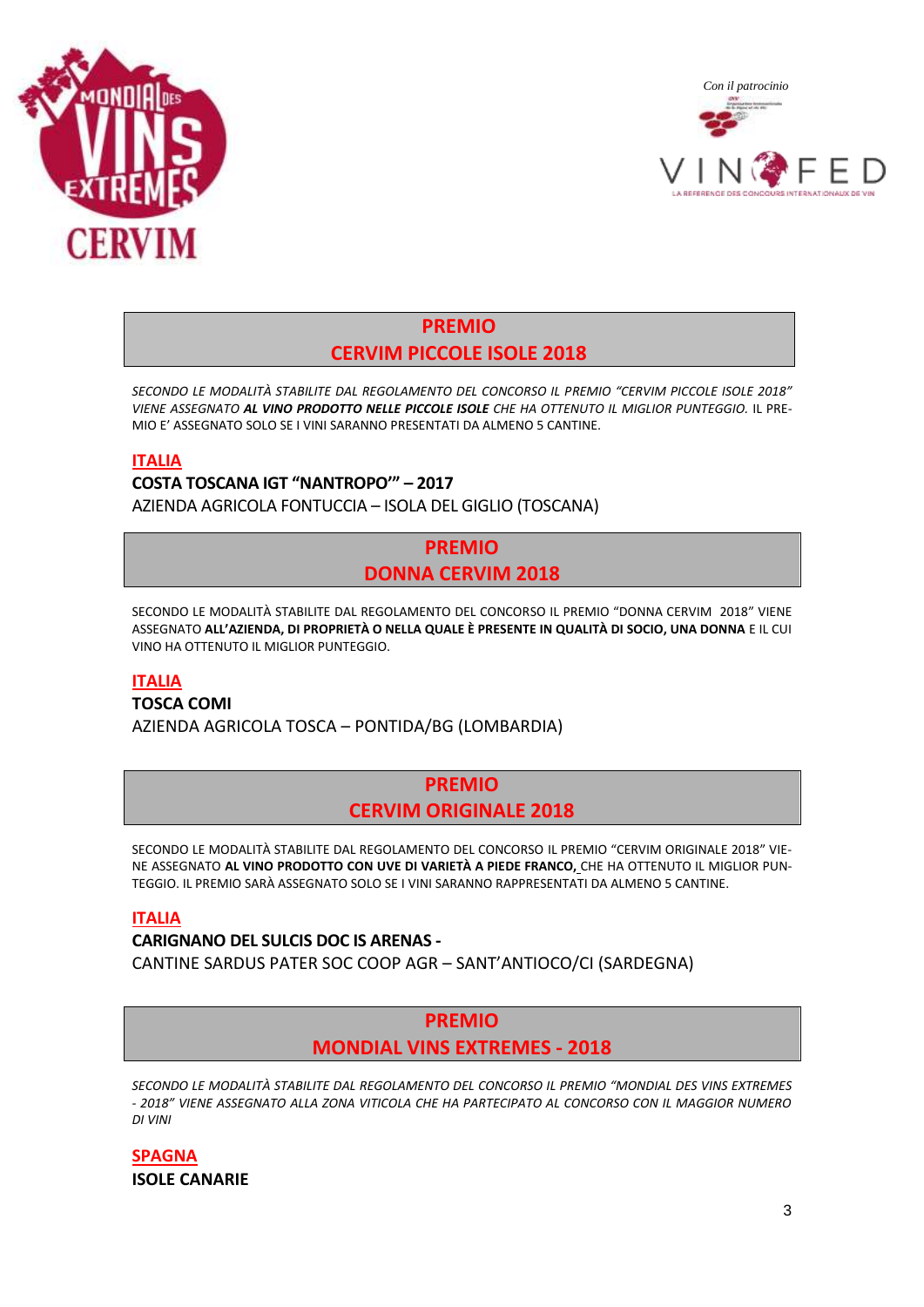



# *I VINI PREMIATI*

*SECONDO LE MODALITÀ STABILITE DAL REGOLAMENTO DEL CONCORSO, I VINI DI OGNI CATE-GORIA, CHE OTTENGONO IL MIGLIOR PUNTEGGIO, PURCHÉ SUPERATO IL MINIMO DI 85 CENTE-SIMI, VENGONO PREMIATI RISPETTIVAMENTE CON "GRAN MEDAGLIA D'ORO", "MEDAGLIA D'ORO", "MEDAGLIA D'ARGENTO", FINO AL 30% DEI VINI ISCRITTI.*

# *CATEGORIA 1 VINI BIANCHI TRANQUILLI ANNATA 2017* **(CON RESIDUO ZUCCHERINO FINO A 6 G/L)**

**MEDAGLIA D'ORO**

#### **FRANCIA**

**AOC IROULEGUY XURI – 2017** SCA CAVE D'IROULEGUY – ST ETIENNE DE BAÏGORRY (IROULEGUY)

#### **ITALIA**

**SÜDTIROL/ALTO ADIGE DOC GEWURZTRAMINER "KLEINSTEIN" - 2017** CANTINA PRODUTTORI BOLZANO – BOLZANO (PROVINCIA DI BOLZANO)

**SÜDTIROL/ALTO ADIGE DOC GEWURZTRAMINER - 2017** JOSEF BRIGL SRL – SAN MICHELE/APPIANO (PROVINCIA DI BOLZANO)

**COSTA D'AMALFI DOC FURORE BIANCO - 2017** CANTINE MARISA CUOMO – FURORE/SA (CAMPANIA)

**RIVIERA LIGURE DI PONENTE DOC VERMENTINO - 2017** AZIENDA AGRICOLA "IL CASCIN" – CESIO/IM (LIGURIA)

**RIVIERA LIGURE DI PONENTE DOC PIGATO - 2017**

AZ AGR CALVINI LUCA – SANREMO/IM (LIGURIA)

**COLLI DI LUNI DOC VERMENTINO "ORO D'ISEE" - 2017** AZIENDA AGRICOLA FEDERICI – LUNI/SP (LIGURIA)

**VERMENTINO DI SARDEGNA DOC "LUGORE" – 2017** CANTINE SARDUS PATER SOC COOP AGR – SANT'ANTIOCO/CI (SARDEGNA)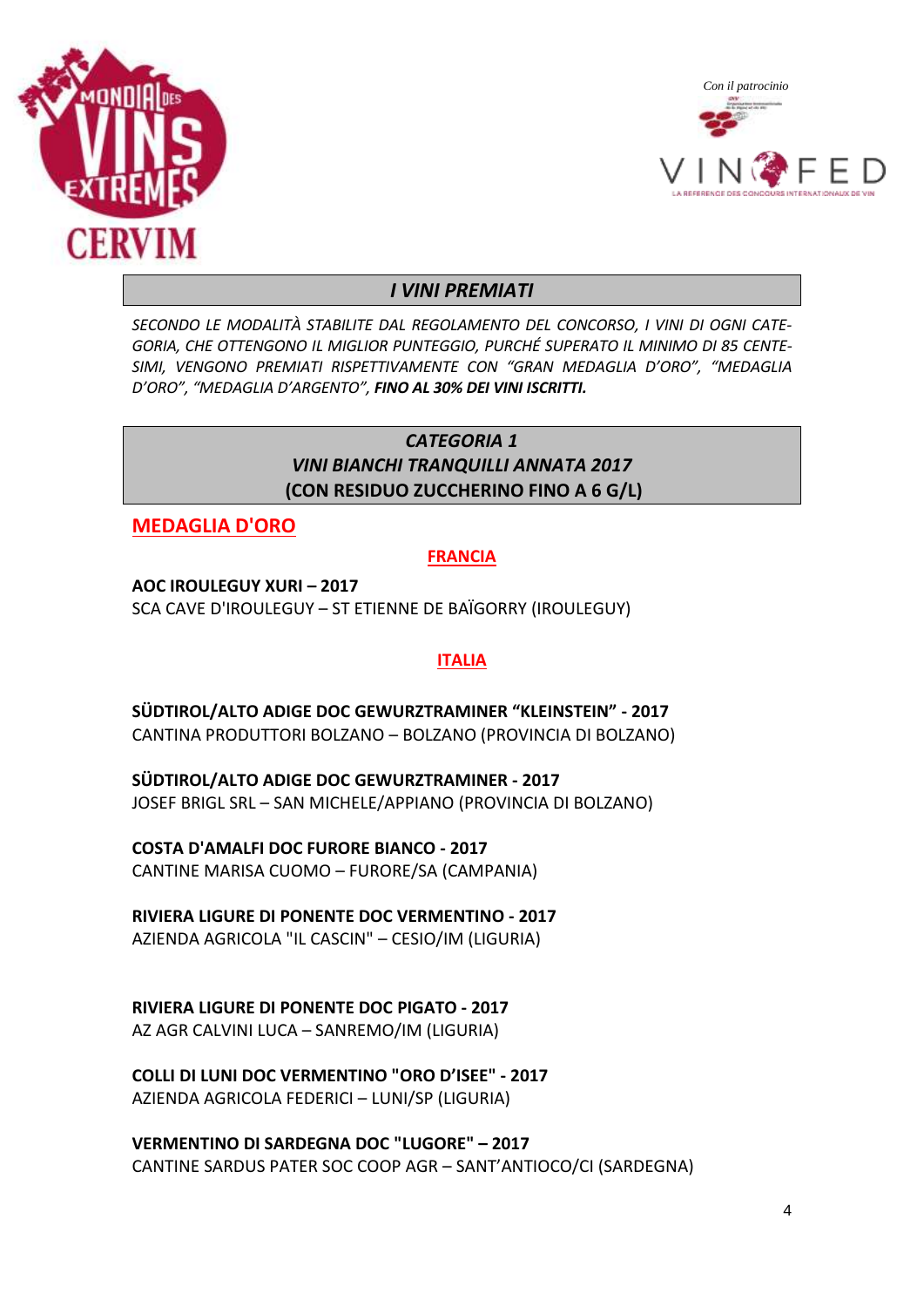



**TRENTINO DOC GEWURZTRAMINER "BIO VEGAN" - 2017** CANTINA ALDENO SCA – ALDENO/TN – (PROVINCIA DI TRENTO)

**VALLEE D'AOSTE /VALLE D'AOSTA DOC TRAMINER AROMATICO - 2017** CAVE DES ONZE COMMUNES – AYMAVILLES (VALLE D'AOSTA)

#### **MACEDONIA**

**PGI BAROVO WHITE WINE – 2017** TIKVES WINERY – SKOPJE

#### **PORTOGALLO**

**DOC DOURO BUSTO COLHEITA BRANCO - 2017** MARIA HELENA SOUSA ALVES – MESÃO FRIO (DOURO)

#### **SPAGNA**

**DO ABONA TIERRA DE FRONTOS BLANCO - 2017** BODEGA FRONTOS - GRANADILLA DE ABONA (ISOLE CANARIE)

**DO LANZAROTE EL GRIFO SECO COLECCIÓN – 2017** EL GRIFO S.A - SAN BARTOLOME/LANZAROTE (ISOLE CANARIE)

**DO VALLE DE GUIMAR LISTAN BLANCO CALIUS – 2017** CÁNDIDO HERNÁNDEZ PÍO - LA MATANZA (ISOLE CANARIE)

**DO VALLE DE LA OROTAVA LA SUERTITA SECO – 2017** BODEGA LA SUERTITA - LOS REALEJOS (ISOLE CANARIE)

**DO ABONA MALVASÍA AROMÁTICA FERMENTADO EN BARRICA TESTAMENTO – 2017** S. COOP. CUMBRES DE ABONA – ARICO (ISOLE CANARIE)

**DOP GRAN CANARIA ORO BLANCO DE TIRAJANA – 2017** BODEGAS TUNTE - SAN BARTOLOMÉ DE TIRAJANA (ISOLE CANARIE)

**DO RIBEIRA SACRA "ALMALARGA"– 2017** ALMA DAS DONAS – PANTÓN (GALIZIA)

**DO RIBEIRA SACRA "VIÑA VELLA" - 2017** S.A.T. VIRXEN DOS REMEDIOS – O SAVIÑAO (GALIZIA)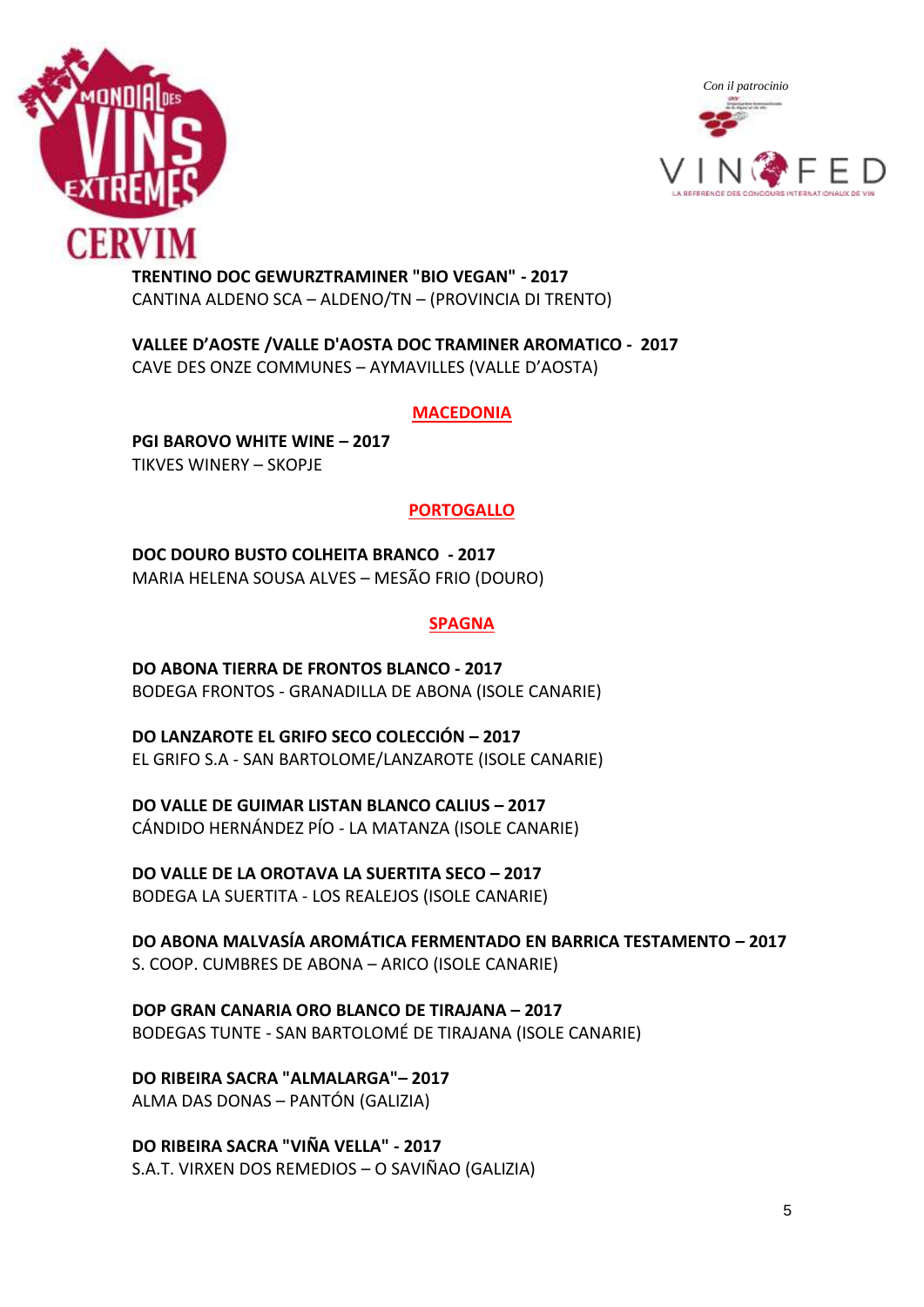



**DO RIBEIRA SACRA "MAGA" - 2017** KARMA DO SIL S.L.U. – MONFORTE DE LEMOS (GALIZIA)

#### **SVIZZERA**

**AOC VALAIS HEIDA VISPERTERMINEN - 2017** ST. JODERN KELLEREI – VISPERTERMINEN (CANTONE VALLESE)

**AOC VALAIS PAÏEN DE FULLY - 2017** CAVE DE L'ORLAYA SA – FULLY (CANTONE VALLESE)

# **MEDAGLIA D'ARGENTO**

# **ITALIA**

**SÜDTIROL /ALTO ADIGE VALLE ISARCO DOC SAUVIGNON "ARISTOS" – 2017** CANTINA VALLE ISARCO – CHIUSA/BZ (PROVINCIA DI BOLZANO)

**SÜDTIROL/ ALTO ADIGE TERLANO DOP PINOT BIANCO VIGNA HASELHOF – 2017** JOSEF BRIGL SRL – S. MICHELE APPIANO/BZ (PROVINCIA DI BOLZANO)

**SÜDTIROL/ALTO ADIGE DOC PINOT BIANCO "DELLAGO" - 2017** CANTINA PRODUTTORI BOLZANO – BOLZANO (PROVINCIA DI BOLZANO)

**ISCHIA DOC " FORASTERA" – 2017** CENATIEMPO VINI D'ISCHIA SAS – ISCHIA/NA (CAMPANIA)

**LAZIO BIANCO IGT "FARO DELLA GUARDIA" – 2017** CASALE DEL GIGLIO – LE FERRIERE/LT (LAZIO)

**RIVIERA LIGURE DI PONENTE DOC PIGATO - 2017** AZIENDA AGRICOLA PAGANINI GIAN RICCARDO – FINALE LIGURE/SV (LIGURIA)

**VERMENTINO DI SARDEGNA DOC "CALA DI SETA" – 2017** CANTINA DI CALASETTA S.C.A. – CALASETTA/CI (SARDEGNA)

**IGT SALINA "MADDALENA" – 2017** AZIENDA AGRICOLA FRANCESCO FENECH – MALFA/ME (SICILIA)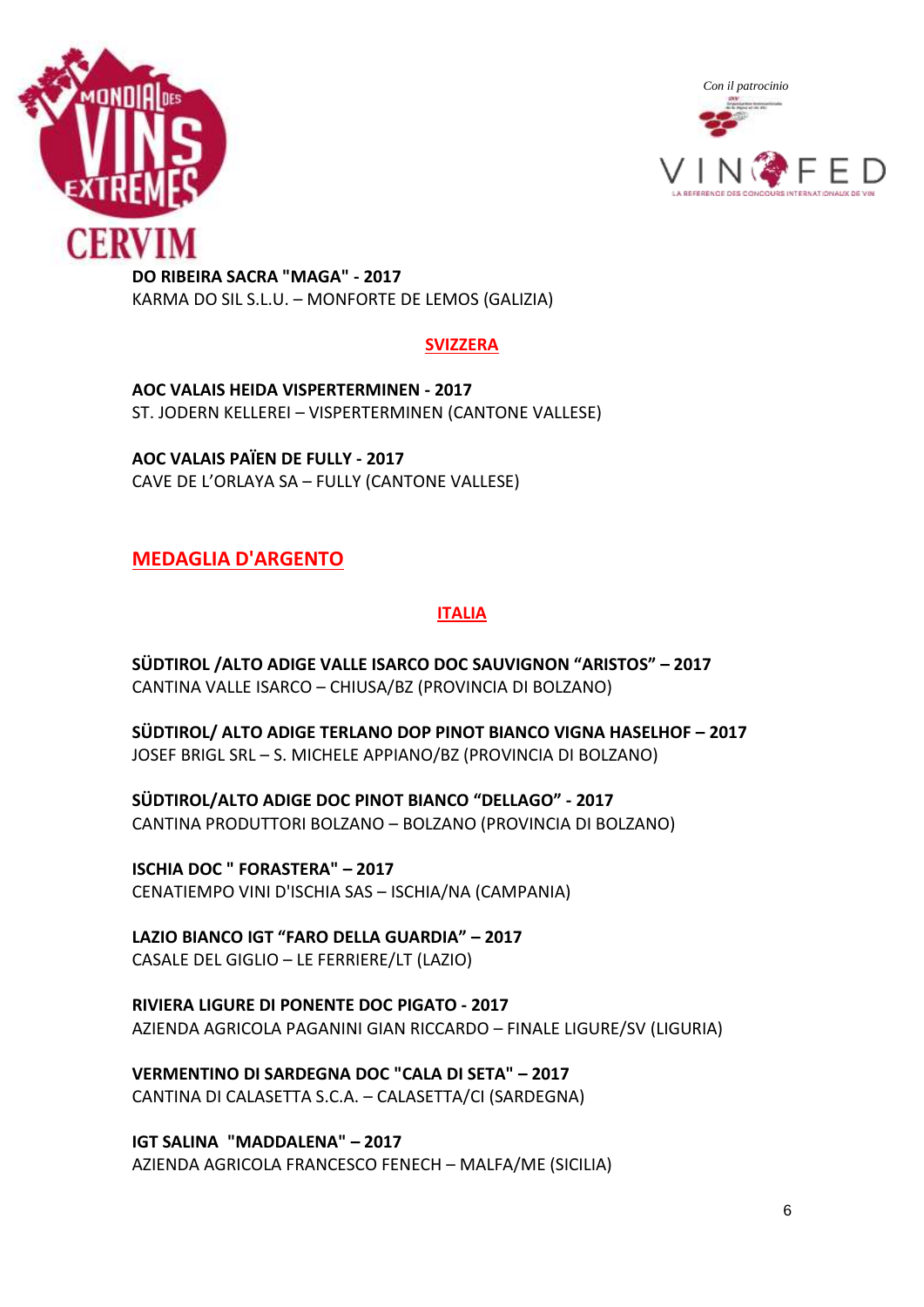



**IGT TERRE SICILIANE BIANCO "ONDE DI SOLE" - 2017** AZIENDA AGRICOLA HIBISCUS – USTICA/PA (SICILIA)

**CANDIA DEI COLLI APUANI DOC BIANCO "POZZO ALTO" – 2017** AZIENDA AGRICOLA L'AURORA – MASSA (TOSCANA)

**TRENTINO DOC GEWURZTRAMINER "PENDICI DEL BALDO" - 2017** CANTINA MORI COLLI ZUGNA SCA – MORI/TN – (PROVINCIA DI TRENTO)

**TRENTINO DOC MULLER THURGAU "PIETRAMONTIS" - 2017** VILLA CORNIOLE – GIOVO/TN – (PROVINCIA DI TRENTO)

**TRENTINO DOC GEWURZTRAMINER - 2017** SOC. AGRICOLA ZANOTELLI E. & F.LLI – TRENTO – (PROVINCIA DI TRENTO)

**VALLEE D'AOSTE /VALLE D'AOSTA DOC CHAMBAVE MUSCAT– 2017** LA CROTTA DI VEGNERON – CHAMBAVE/AO (VALLE D'AOSTA)

**SOAVE DOC "LA CAPELINA" – 2017** AZIENDA AGRICOLA FRANCHETTO - TERROSSA DI RONCÀ/VR (VENETO)

# **PORTOGALLO**

**DOC DOURO BUSTO RESERVA BRANCO - 2017** QUINTA DA BARCA – MESÃO FRIO (DOURO)

# **SPAGNA**

**DOP GRAN CANARIA BERODE – 2017** BODEGAS TUNTE - SAN BARTOLOMÉ DE TIRAJANA (ISOLE CANARIE)

**DOP ISLAS CANARIAS AINHOA BLANCO BARRICA - 2017** BODEGAS BALCON DE LA LAGUNA – LA LAGUNA (ISOLE CANARIE)

**DO GRAN CANARIA BLANCO – 2017** BODEGA LAS TIRAJANAS, SAT - SAN BARTOLOMÉ DE TIRAJANA (ISOLE CANARIE)

**IGP MALLORCA VIOGNIER – 2017** SON VICH DE SUPERNA – PALMA DE MALLORCA (ISOLE BALEARI)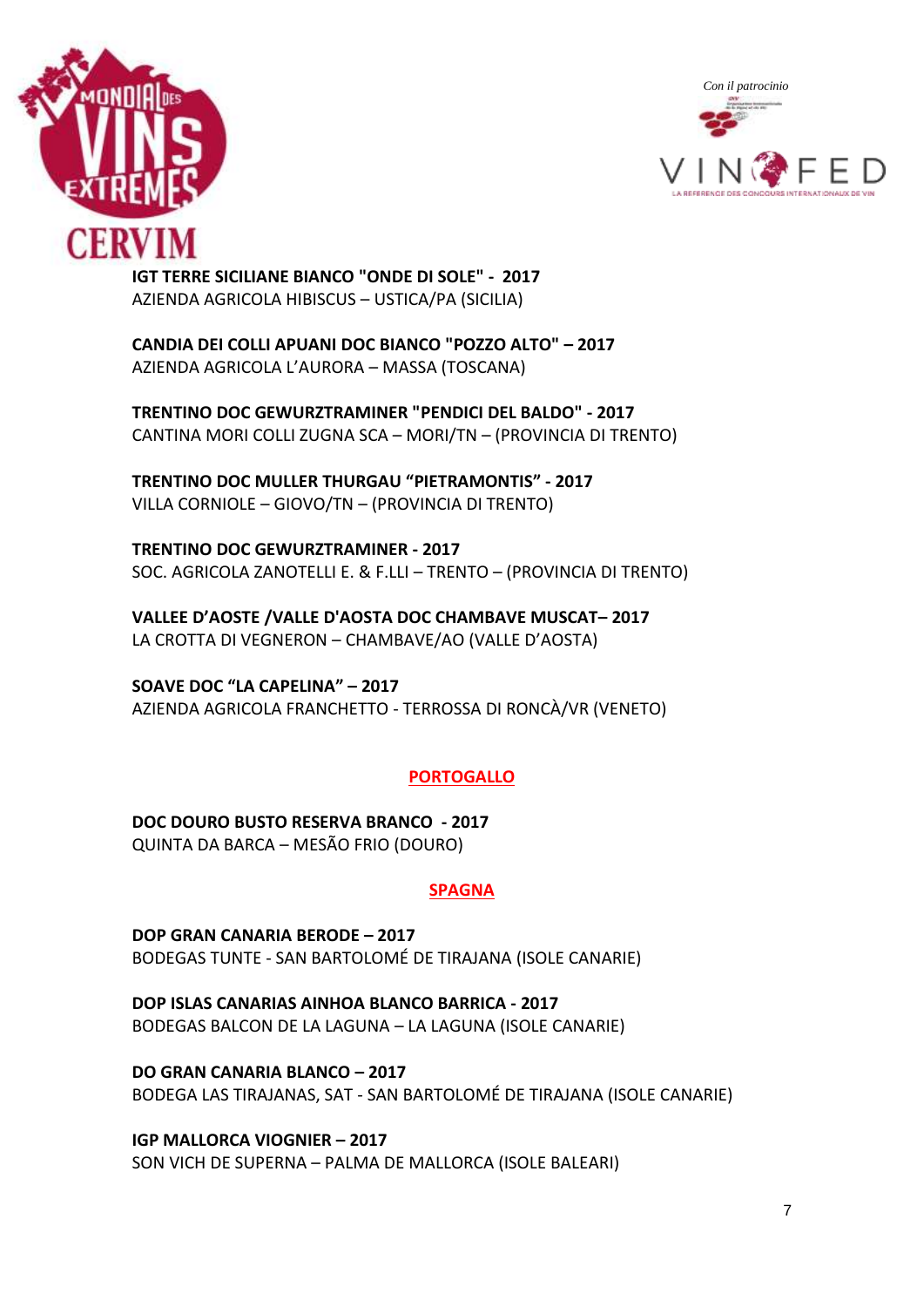



**DO RIBEIRA SACRA " VIÑA GAROÑA"– 2017** ADEGAS VIÑA GAROÑA S.L. – CHANTADA (GALIZIA)

**DO RIBEIRA SACRA " CONDADO DE SEQUEIRAS BRANCO"– 2017** GRUPO PEAGO SL – BILBAO

#### **SVIZZERA**

**AOC YVORNE CHABLAIS PETIT VIGNOBLE – 2017** BADOUX VINS SA – AIGLE (CANTONE DI VAUD)

# *CATEGORIA 2 VINI BIANCHI TRANQUILLI* **ANNATE 2016 E PRECEDENTI (CON RESIDUO ZUCCHERINO FINO A 6 G/L)**

**GRAN MEDAGLIA D'ORO**

# **SVIZZERA**

**AOC AIGLE CHABLAIS LETTRES DE NOBLESSES VIOGNIER ÉLEVÉ EN AMPHORES – 2016** BADOUX VINS SA – AIGLE (CANTONE DI VAUD)

**MEDAGLIA D'ORO**

# **CAPO VERDE**

**PGI ILHA DE FOGO BRANCO "SANTALUZIA" – 2013** VINHA MARIA CHAVES – MONTE BARRO (ISOLA DI FOGO)

# **ITALIA**

**IGT TERRE DI CHIETI CALAI - 2014** CANTINA ORSOGNA – ORSOGNA/CH (ABRUZZO)

**SÜDTIROL/ALTO ADIGE DOC SAUVIGNON RISERVA - 2015** CANTINA PRODUTTORI BOLZANO – BOLZANO (PROVINCIA DI BOLZANO)

**SÜDTIROL/ALTO ADIGE DOC SAUVIGNON "KOFL" - 2016** CANTINA CORTACCIA – CORTACCIA (PROVINCIA DI BOLZANO)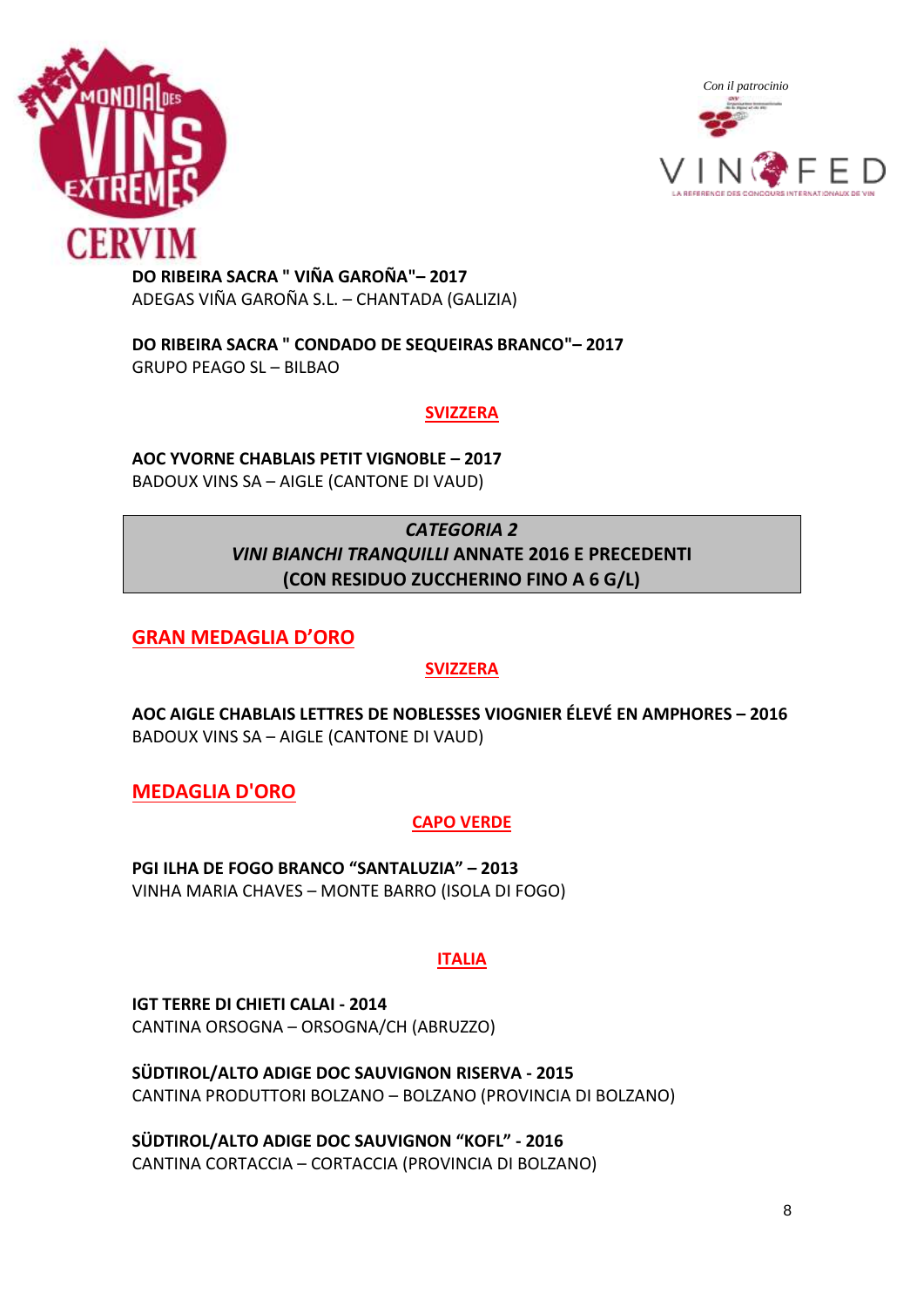



#### **SÜDTIROL/ALTO ADIGE DOC PINOT BIANCO RISERVA "SANCTISSIMUS" - 2015** CANTINA SAN PAOLO – APPIANO (PROVINCIA DI BOLZANO)

**RIVIERA LIGURE DI PONENTE DOC PIGATO "MOIE" - 2016** AZIENDA AGRICOLA RAMOINO – CHIUSAVECCHIA/IM (LIGURIA)

**VIGNETI DELLE DOLOMITI IGT BIANCO "SAN ZENO" - 2015** CANTINA ALDENO SCA – ALDENO/TN – (PROVINCIA DI TRENTO)

**TRENTINO DOC RIESLING "1339" - 2012** CANTINA SOCIALE DI TRENTO SCA – TRENTO – (PROVINCIA DI TRENTO)

# **KAZAKISTAN**

**ASSA VALLEY AK ARBA KAZAKH RIESLING - 2014** ARBA WINE LLP - KARAKEMER SETTLEMENT

#### **SPAGNA**

**D.O. MONTILLA – MORILES "FINO CEBOLLA" – 2003** BODEGAS LAGAR DEL MONTE – MORILES (ANDALUSIA)

#### **SVIZZERA**

**AOC VALAIS HEIDA BARRIQUE – 2015** ST. JODERN KELLEREI – VISPERTERMINEN (CANTONE VALLESE)

**AOC VALAIS VERITAS – 2015** ST. JODERN KELLEREI – VISPERTERMINEN (CANTONE VALLESE)

**DEZALEY GRAND CRU AOC DOMAINE DE LA CHENALETTAZ – 2016** CHEVALLEY JEAN-FRANÇOIS - LE TREYTORRENS EN DEZALEY (CANTONE DI VAUD)

**MEDAGLIA D'ARGENTO**

**GEORGIA**

**TSINANDALI – 2016** BADAGONI – TIBLISI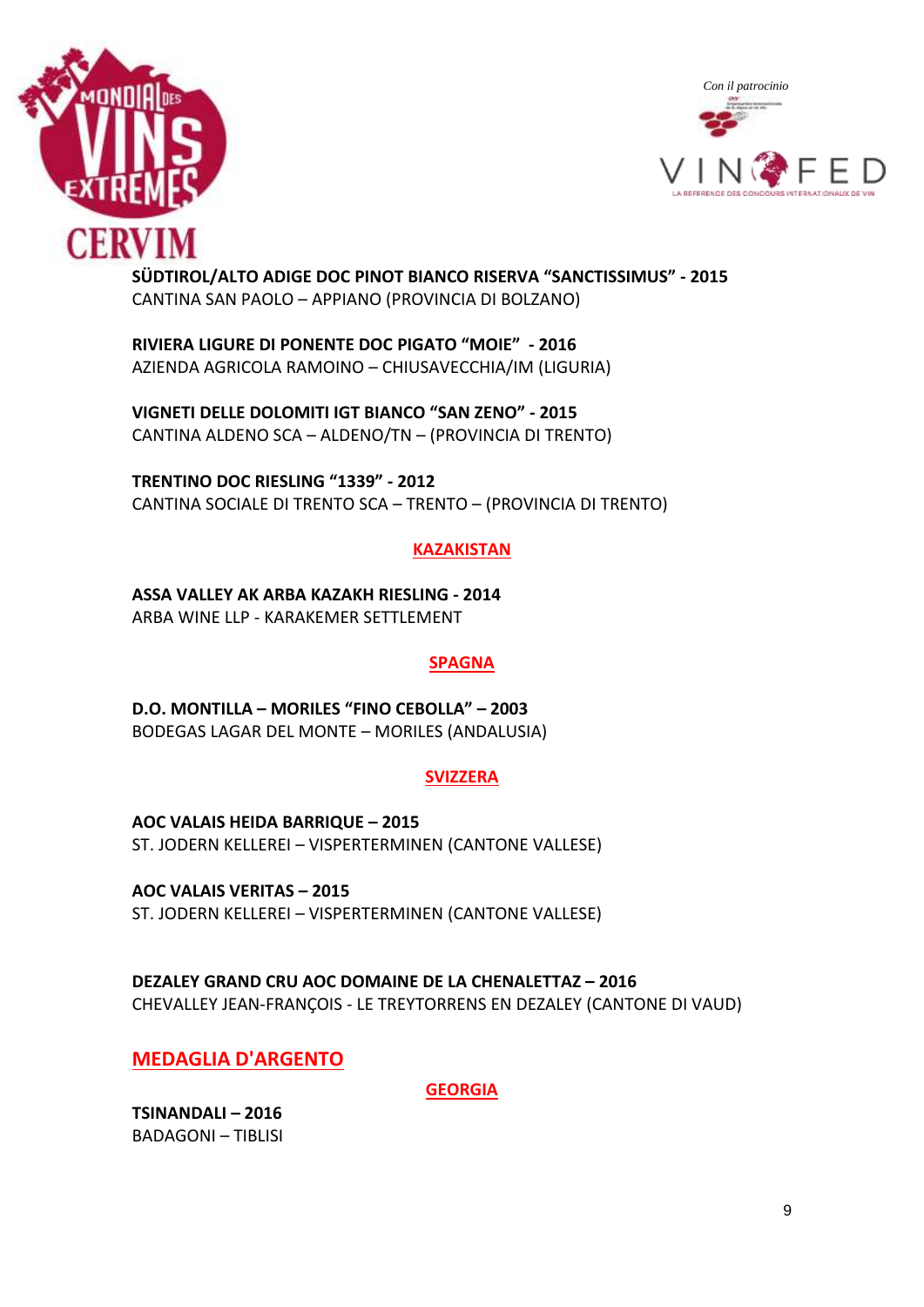



# **GERMANIA**

**SÜLZBACHER ALTENBERG RIESLING KABINETT TROCKEN – 2016** WEINGUT A. HEINRICH - OBERSULM – SUELZBACH (BADEN WÜRTTEMBERG)

**ST. MARTINER KIRCHBERG RIESLING KABINETT TROCKEN – 2016** WEINGUT WINFRIED SEEBER - ST. MARTIN (PALATINATO)

#### **GRECIA**

**SANTORINI DO ASSYRTIKO RESERVE – 2016** UNION OF SANTORINI COOPERATIVES – SANTORINI

# **ITALIA**

**RIVIERA LIGURE DI PONENTE DOC VERMENTINO SERRE – 2013** SOCIETÀ AGRICOLA LUPI – PIEVE DI TECO/IM (LIGURIA)

#### **SPAGNA**

**DO LANZAROTE EL GRIFO LÍAS – 2015** EL GRIFO S.A - SAN BARTOLOME/LANZAROTE (ISOLE CANARIE)

# *CATEGORIA 3 VINI BIANCHI TRANQUILLI* **SEMIDOLCI (CON RESIDUO ZUCCHERINO DA 6,1 A 45 G/L)**

**MEDAGLIA D'ORO**

# **FRANCIA**

**AOC ALSACE RIESLING SCHIEFERBERG CHAPELLE OBERHAGEL – 2015** EARL DOMAINE BOHN – REICHSFELD (ALSAZIA)

# **GERMANIA**

**BREMMER CALMONT RIESLING QBA – 2016** WEINGUT REIS - FEINE WEINE – BRIEDEL (MOSELLA)

**SORENTBERG RIESLING ROTSCHIEFER QUALITÄTSWEIN – 2016** WEINGUT SORENTBERG - REIL-MOSEL (MOSELLA)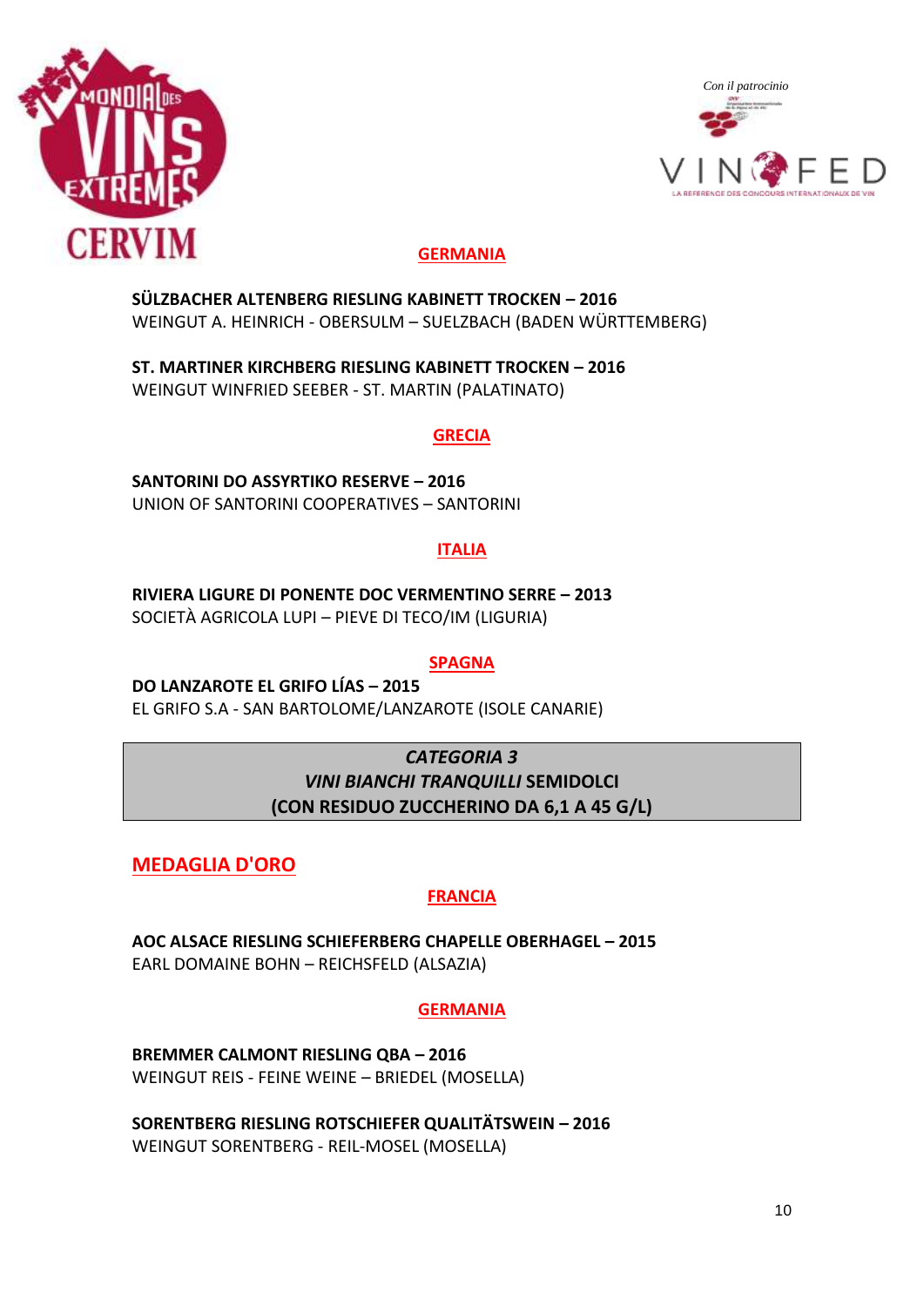



#### **SORENTBERG RIESLING VON 1000 ALTEN REBEN QUALITÄTSWEIN – 2016** WEINGUT SORENTBERG - REIL-MOSEL (MOSELLA)

**BRAUNEBERGER KAMMER RIESLING SPÄTLESE FEINHERB - 2016** WEINGUT PAULINSHOF – KESTEN (MOSELLA)

#### **SLOVACCHIA**

**REGIONAL WINE PESECKA LEANKA – 2017** JANROS, S.R.O./ NAJVACSIA VINNA PIVNICA V PUKANCI - NITRA

#### **SPAGNA**

**DO VALLE DE GÜÍMAR BRUMAS DE AYOSA AFRUTADO – 2017** SAT VITICULTORES COMARCA DE GUIMAR – ARAFO (ISOLE CANARIE)

# **MEDAGLIA D'ARGENTO**

# **GERMANIA**

**KESTENER PAULINSHOFBERGER RIESLING FEINHERB - 2017** WEINGUT PAULINSHOF – KESTEN (MOSELLA)

**TRITTENHEIMER APOTHEKE RIESLING SPÄTLESE FEINHERB – 2017** WEINGUT PAULINSHOF – KESTEN (MOSELLA)

**VON ALTEN REBEN RIESLING TROCKEN – 2017** WEINGUT REIS - FEINE WEINE – BRIEDEL (MOSELLA)

**ÜRZIGER WÜRZGARTEN RIESLING SPÄTLESE FEINHERB – 2017** WEINGUT SCHMITZ-BERGWEILER – ÜRZIG (MOSELLA)

# **SVIZZERA**

**AOC VALAIS MUSCAT – 2017** CAVE LES 3 SAINTS - AVEN/CONTHEY (CANTONE VALLESE)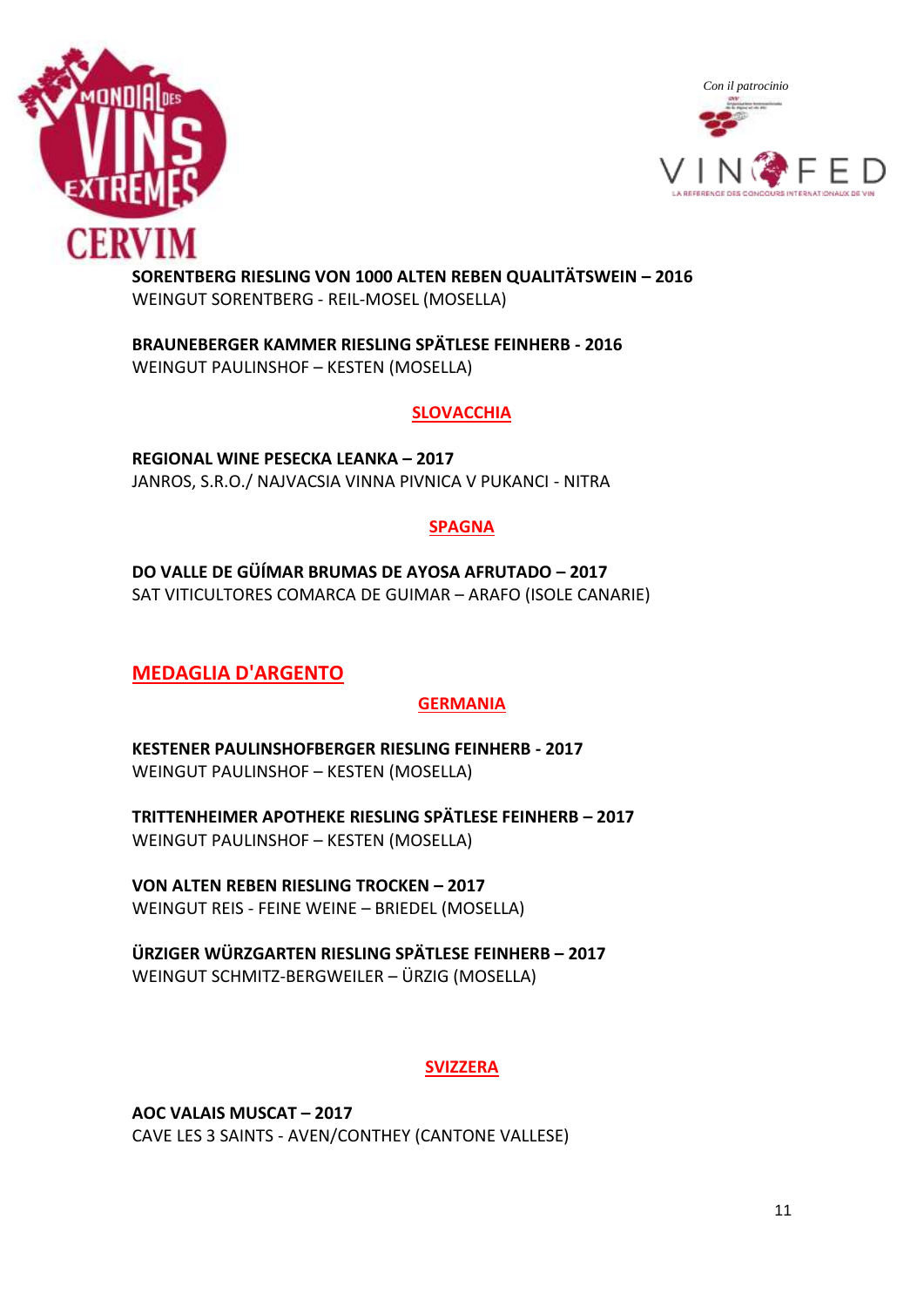



# *CATEGORIA 4*

# *VINI ROSSI TRANQUILLI PRODOTTI NELLA VENDEMMIA 2017 E 2016*

# **MEDAGLIA D'ORO**

**CILE**

**DO VALLE DE ELQUI GRUS – 2016** VIÑEDOS DE ALCOHUAZ - ALCOHUAZ, PAIHUANO

**DO VALLE DE ELQUI TOCOCO – 2016** VIÑEDOS DE ALCOHUAZ - ALCOHUAZ, PAIHUANO

# **FRANCIA**

**AOC COLLIOURE PRESTIGE – 2016** TERRES DES TEMPLIERS – BANYULS SUR MER (PIRENEI ORIENTALI)

# **GEORGIA**

**MUKUZANI – 2016** BADAGONI – TIBLISI

# **ITALIA**

**TERRE DEL COLLEONI DOC CABERNET SAUVIGNON VITE NATURAL DURANTE – 2017** AZIENDA AGRICOLA TOSCA – PONTIDA/BG (LOMBARDIA)

**TERRAZZE RETICHE DI SONDRIO IGT ORGOGLIO – 2016** AZIENDA AGRICOLA FAMIGLIA PICCAPIETRA GIORGIO – TRAONA/SO (LOMBARDIA)

**CANAVESE NEBBIOLO DOC NÈMORE – 2016** FRATELLI MARCO DI DANILO MARCO – LORANZÈ/TO (PIEMONTE)

**CANAVESE BARBERA DOC RAPELA – 2016** CANTINA DELLA SERRA SCA – PIVERONE/TO (PIEMONTE)

**CARIGNANO DEL SULCIS DOC NUR – 2016** CANTINE SARDUS PATER SOC COOP AGR - SANT'ANTIOCO/CI (SARDEGNA)

**CARIGNANO DEL SULCIS DOC PIEDEFRANCO – 2016** CANTINA DI CALASETTA S.C.A. – CALASETTA/CI (SARDEGNA)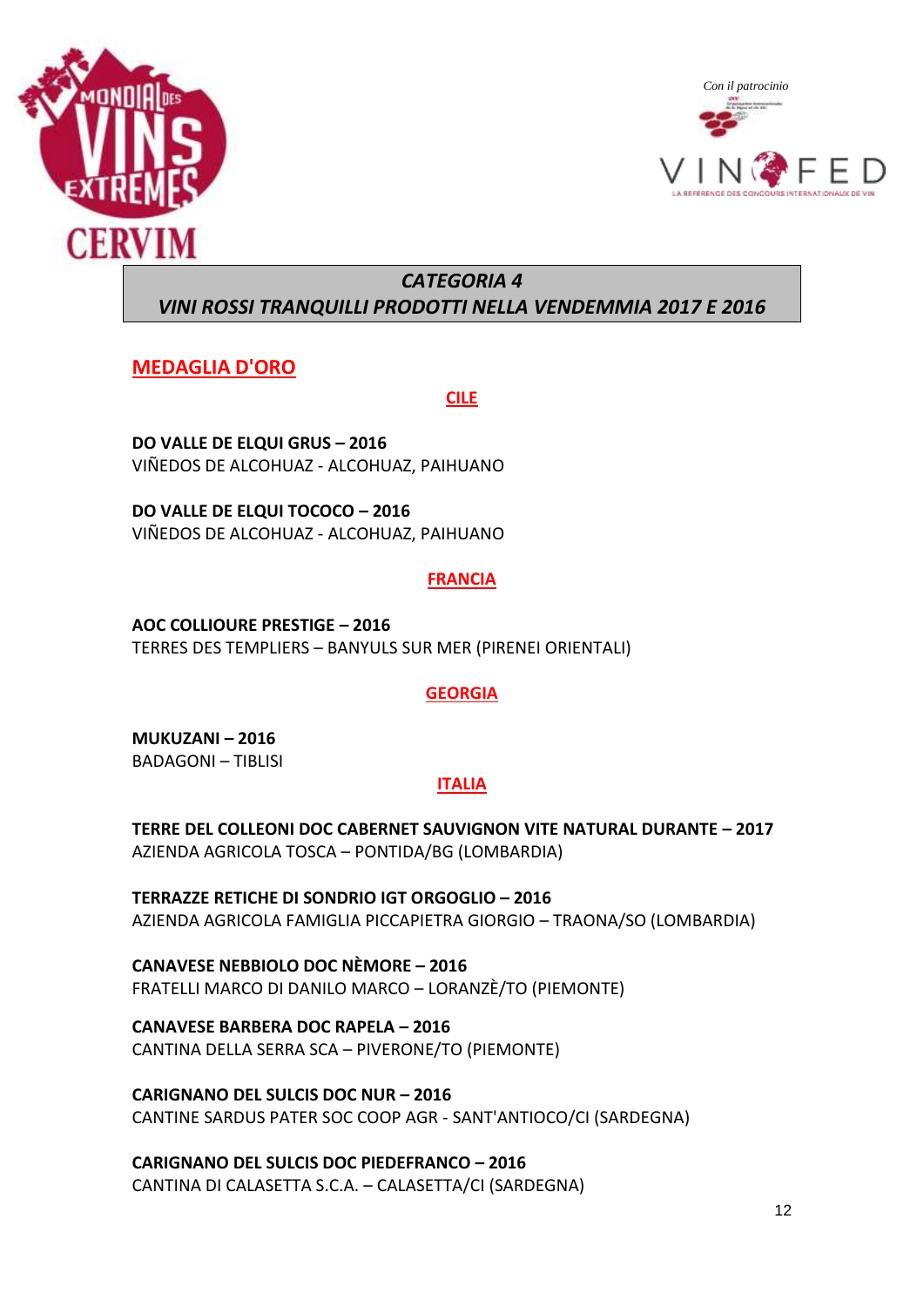



**ETNA DOC ROSSO CONTRADA PIETRARIZZO – 2016** AZIENDA AGRICOLA F. TORNATORE – CATANIA (SICILIA)

**ETNA DOC ROSSO CONTRADA TRIMARCHISA – 2016** AZIENDA AGRICOLA F. TORNATORE – CATANIA (SICILIA)

**VALLE D'AOSTA DOP NEBBIOLO SOMMET – 2016** LES CRETES SOC. AGR DI CHARRERE & C.S.S. – AYMAVILLES (VALLE D'AOSTA)

**VALLEE D'AOSTE DOC FUMIN – 2016** MAISON AGRICOLE D&D – AOSTA (VALLE D'AOSTA)

**VALLEE D'AOSTE DOC ROUGE COTEAU BARRAGE – 2016** LO TRIOLET – INTROD (VALLE D'AOSTA)

**VALLE D'AOSTA DOC TORRETTE SUPERIEUR LA PRIEURE – 2016** SOCIETÀ AGRICOLA NOUSSAN S.S. – SAINT CHRISTOPHE (VALLE D'AOSTA)

**VALLE D'AOSTA D.O.C. FUMIN ESPRIT FOLLET – 2016** LA CROTTA DI VEGNERON – CHAMBAVE (VALLE D'AOSTA)

**VALLE D'AOSTA DOC NEBBIOLO DESSUS – 2016** AZIENDA AGRICOLA PIANTA GROSSA – DONNAS (VALLE D'AOSTA)

**VALPOLICELLA CLASSICO SUPERIORE DOC RIPASSO ACINATICO – 2016** AZ. AGR. ACCORDINI STEFANO DI ACCORDINI E FILIPPI S.S. – FUMANE/VR (VENETO)

#### **LIBANO**

**VIN DU LIBAN MUSE LE ROUGE – 2016** MUSE DU LIBAN – BEIRUT

#### **SLOVENIA**

**ZGP GORISKA BRDA CABERNET SAUVIGNON QUERCUS – 2016** KLET BRDA Z.O.O. – DOBROVO

#### **SPAGNA**

**DOP ISLAS CANARIAS HERRERACAPOTE – 2017** BODEGAS BALCON DE LA LAGUNA – LA LAGUNA (ISOLE CANARIE)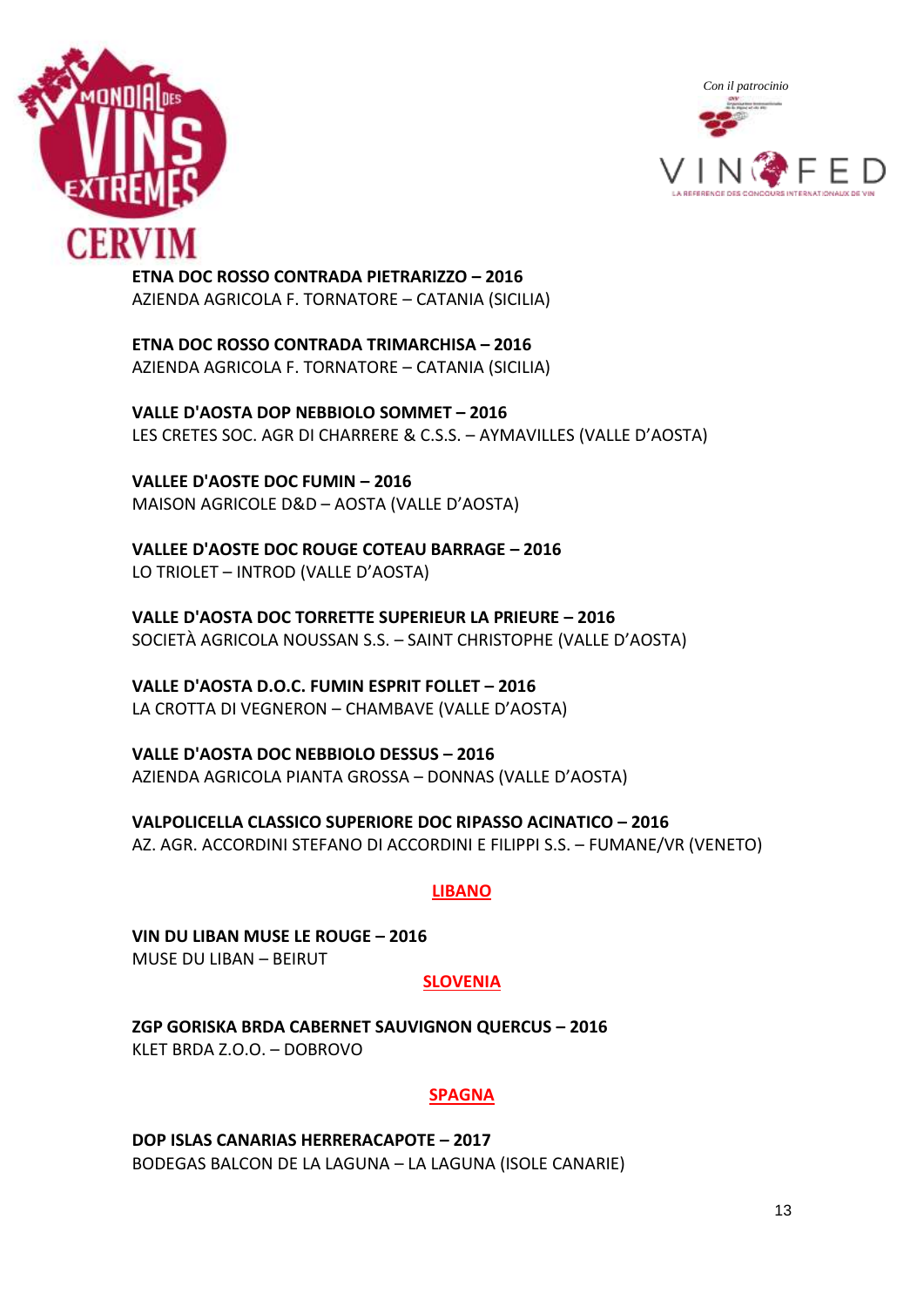



**DO TACORONTE – ACENTEJO MARBA BABOSO NEGRO – 2017** BODEGAS MARBA, S.L – TEGUESTE (ISOLE CANARIE)

**DO LANZAROTE EL GRIFO ARIANA – 2016** EL GRIFO S.A - SAN BARTOLOME/LANZAROTE (ISOLE CANARIE)

**DO VALLE GUIMAR CALIUS – 2017** CÁNDIDO HERNÁNDEZ PÍO - LA MATANZA (ISOLE CANARIE)

**RIBEIRA SACRA DO VIÑA MEZQUITA – 2017** JOSÉ MANUEL VIDAL LÓPEZ – SOBER (GALIZIA)

**RIBEIRA SACRA DO VIA ROMANA – 2016** ADEGA VIA ROMANA – CHANTADA (GALIZIA)

**SERRA DE TRAMUNTANA COSTA NORD DO SUPERNINS – 2017** SON VICH DE SUPERNA – PALMA DE MALLORCA (ISOLE BALEARI)

# **MEDAGLIA D'ARGENTO**

# **FRANCIA**

**AOC VENTOUX APOGEE – 2016** CAVE COOP. VINICOLE DE BEAUMONT DU VENTOUX - BEAUMONT DU VENTOUX

**AOC COLLIOURE TERRE DES OMS – 2016** TERRES DES TEMPLIERS – BANYULS SUR MER (PIRENEI ORIENTALI)

#### **GRECIA**

**CYCLADES PGI MAVROTRAGANO – 2016** UNION OF SANTORINI COOPERATIVES – SANTORINI **ITALIA**

**IGT ROSSO DELLA BERGAMASCA CUT – 2016** VALBA DI MICHELI LAURA - CENATE SOPRA/BG (LOMBARDIA)

**CANAVESE BARBERA DOC CHÈRMES – 2016** FRATELLI MARCO DI DANILO MARCO – LORANZÈ/TO (PIEMONTE)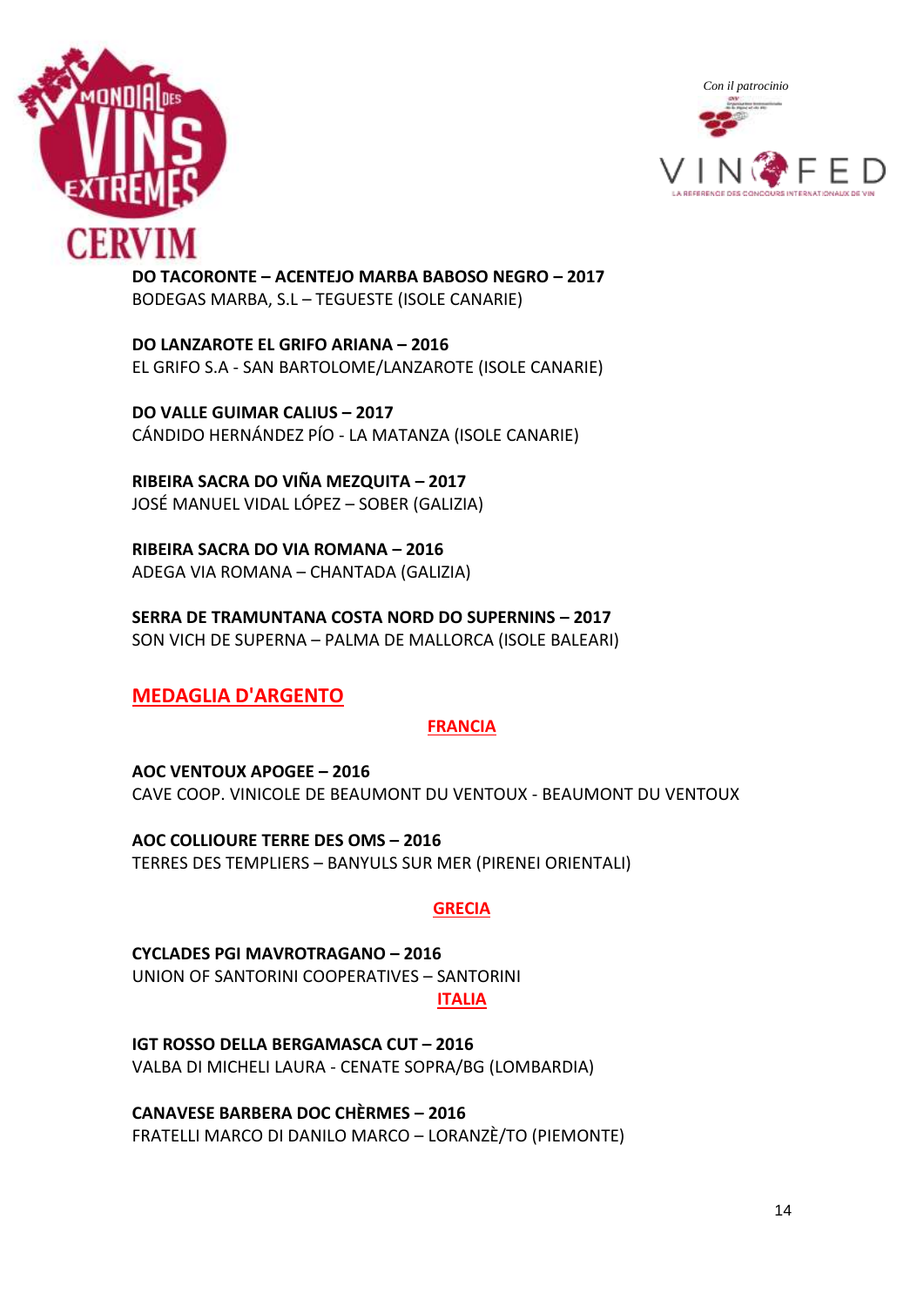



**LANGHE NEBBIOLO DOC – 2016** AZIENDA AGRICOLA ROCCASANTA – PERLETTO/CN (PIEMONTE)

**CARIGNANO DEL SULCIS DOC TUPEI – 2016** CANTINA DI CALASETTA S.C.A. – CALASETTA/CI (SARDEGNA)

**TERRE SICILIANE IGT ROSSO UNANIME – 2016** TENUTE LOMBARDO – CALTANISSETTA (SICILIA)

**TERRE SICILIANE IGT FRATE SOLE – 2016** AZIENDA AGRICOLA BASILE – PANTELLERIA/TP (SICILIA)

**ETNA ROSSO DOC TORNATORE – 2016** AZIENDA AGRICOLA F. TORNATORE – CATANIA (SICILIA)

**VALLE D'AOSTA DOC TORRETTE SUPERIEUR – 2016** CAVE DES ONZE COMMUNES - AYMAVILLES (VALLE D'AOSTA)

**VALLEE D'AOSTE DOC PINOT NOIR SANG DES SALASSES - 2016** INSTITUT AGRICOLE REGIONAL – AOSTA (VALLE D'AOSTA)

**VALLEE D'AOSTE DOC TORRETTE SUPERIEUR - 2016** MAISON AGRICOLE D&D – AOSTA (VALLE D'AOSTA)

# **SLOVENIA**

**ZGP GORISKA BRDA KRASNO PINOT NERO – 2016** KLET BRDA Z.O.O. – DOBROVO

#### **SPAGNA**

**DO ABONA FLOR DE CHASNA TINTO CUATRO MESES EN BARRICA – 2017** S. COOP. CUMBRES DE ABONA – ARICO (ISOLE CANARIE)

**DOP ISLAS CANARIAS 1861 VENDIMIA SELECCIONADA – 2016** RICARDO GUTIERREZ DE SALAMANCA – LA LAGUNA (ISOLE CANARIE)

**DO TACORONTE – ACENTEJO MARBA TINTO BARRICA – 2017** BODEGAS MARBA, S.L – TEGUESTE (ISOLE CANARIE)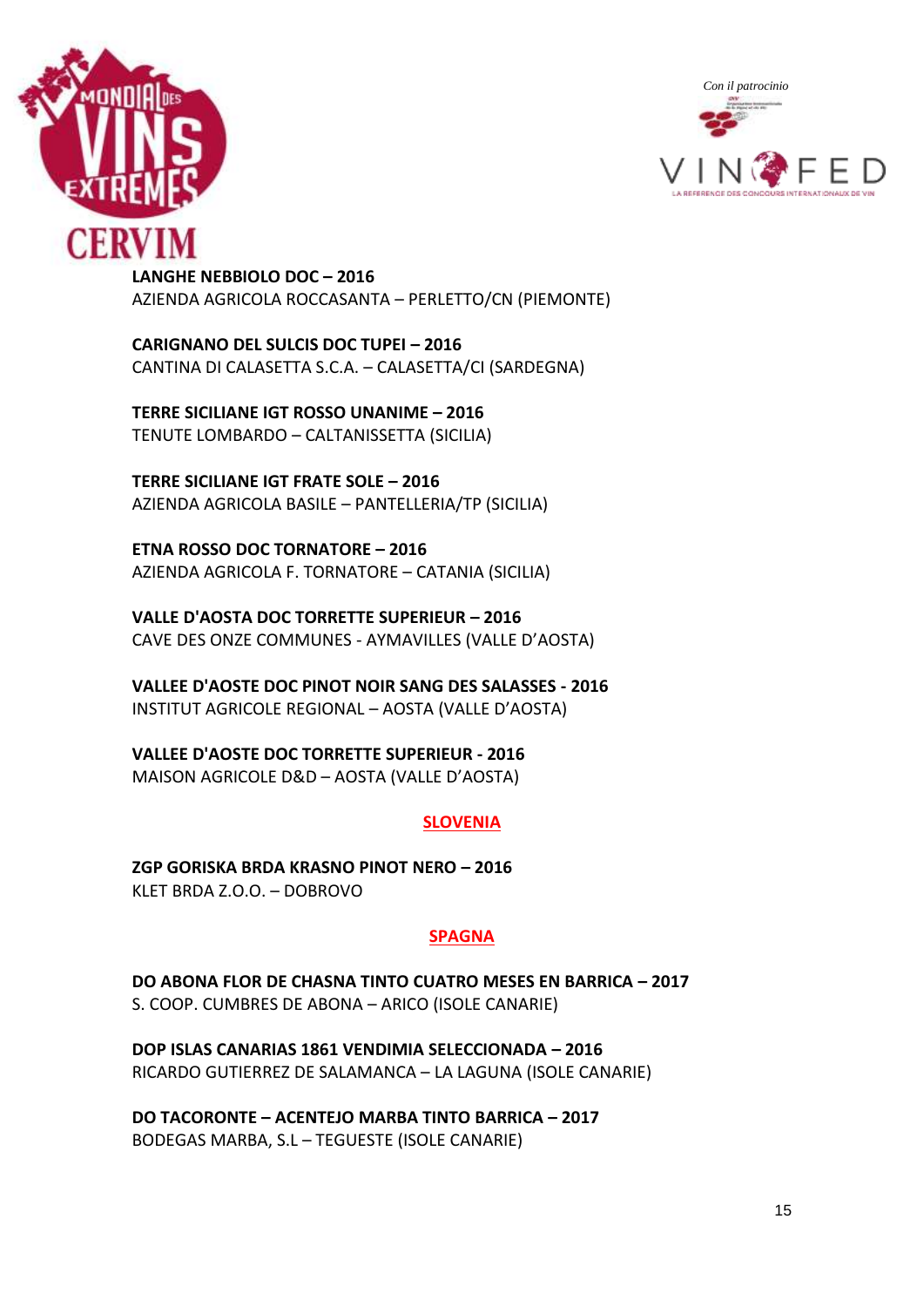



**DOP TACORONTE ACENTEJO PRESAS OCAMPO TINTO JOVEN – 2017** VITICULTURA SAN JUAN SLU – TACORONTE (ISOLE CANARIE)

**DO RIBEIRA SACRA VAL DA LENDA – 2017** VICTOR MANUEL RODRIGUEZ LOPEZ – SOBER (GALIZIA)

**D.O. RIBEIRA SACRA ESTRELA – 2017** D´FRAN, S.C. – SOBER (GALIZIA)

**D.O. RIBEIRA SACRA TEAR – 2017** ADEGA TEAR – SOBER (GALIZIA)

**RIBEIRA SACRA DO SABATELVS – 2017** ADEGAS E VIÑEDOS LAREU SL – CHANTADA (GALIZIA)

#### **SVIZZERA**

**IGT DELLA SVIZZERA ITALIANA RONCO DELLE NOCI - 2016** TENUTA AGRICOLA LUIGINA SA – STABIO (CANTONE TICINO)

**AOC AIGLE CHABLAIS LES MURAILLES ROUGE - 2017** BADOUX VINS SA – AIGLE (CANTONE VAUD)

**AOC VALAIS AMADEUS – 2016**

WEINSCHMIEDE – SALGESCH (CANTONE VALLESE)

*CATEGORIA 5*

*VINI ROSSI TRANQUILLI PRODOTTI NELLA VENDEMMIA 2015 E PRECEDENTI*

**GRAN MEDAGLIA D'ORO**

**CILE**

**DO VALLE DE ELQUI RHU – 2013**

VIÑEDOS DE ALCOHUAZ - ALCOHUAZ, PAIHUANO

#### **SLOVENIA**

**GORISKA BRDA ZGP MERLOT BAGUERI – 2013** KLET BRDA Z.O.O. – DOBROVO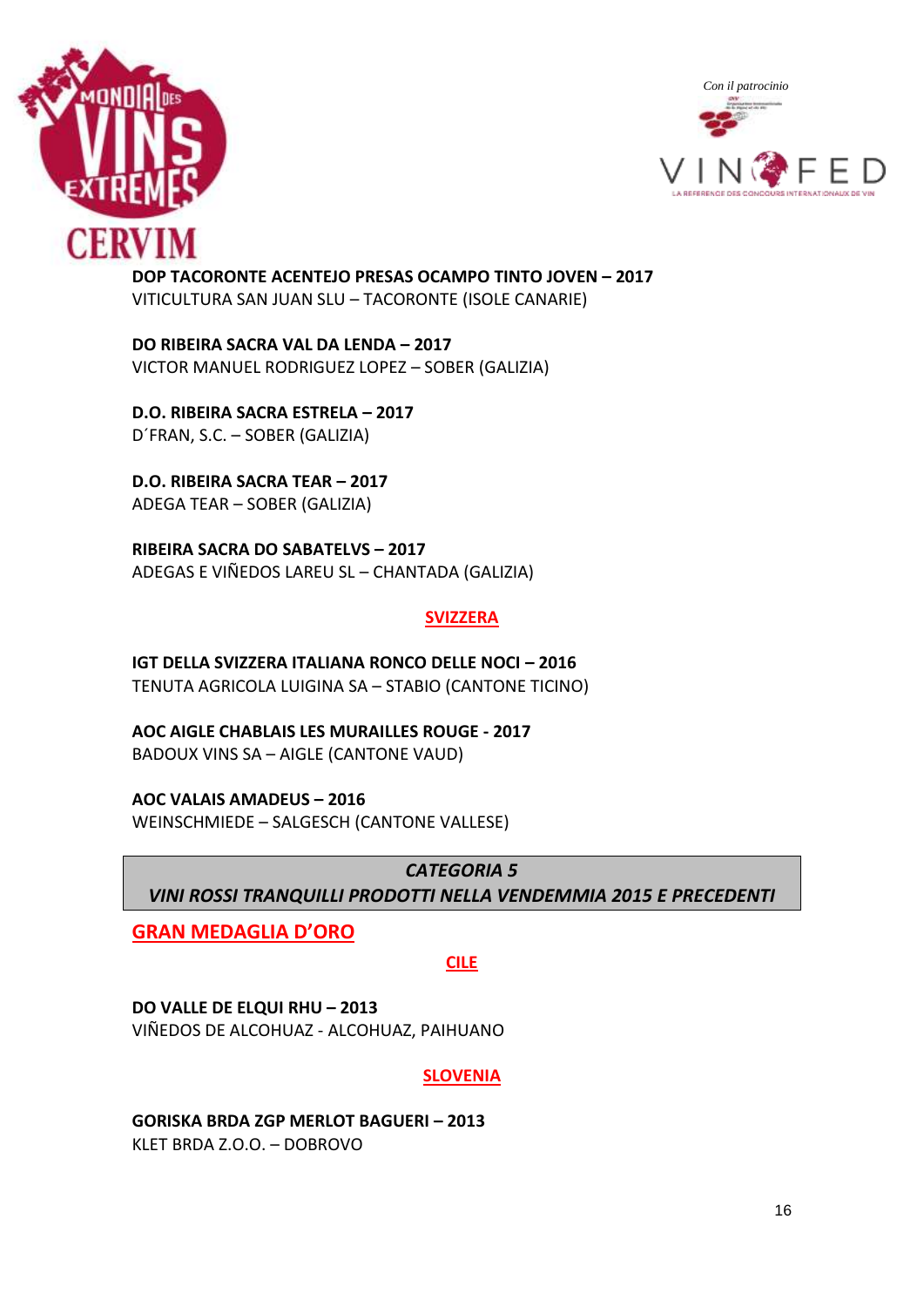



# **MEDAGLIA D'ORO**

# **CAPO VERDE**

**PGI ILHA DE FOGO TINTO "DO FOGU" – 2012** VINHA MARIA CHAVES – MONTE BARRO (ISOLA DI FOGO)

#### **GEORGIA**

**SAPERAVI RESERVE 2010** BADAGONI - TIBLISI

# **GERMANIA**

**CUVÈE BARRIQUE ROTWEIN TROCKEN – 2015** WEINGUT REIS - FEINE WEINE – BRIEDEL (MOSELLA)

**LEMBERGER BLAUER STEIN TROCKEN – 2015** LEMBERGERLAND KELLEREI ROSSWAG EG - VAIHINGEN/ENZ – ROSSWAG (BADEN WÜRTTEMBERG)

#### **GRECIA**

**PGI KARDITSA SYRAH PARADISE CAN WAIT – 2015** OINOPOIEIO G.KARAMITROU & SIA OE – KARDITSA (TESSAGLIA)

**P.G.I. FLORINA ALPHA ESTATE S.M.X. – 2015** ALPHA ESTATE SA – AMYDNEON (FLORINA)

# **ISRAELE**

**JUDEAN MOUNTAINS DO ASSEMBLAGE EITAN – 2013** BARKAN WINE CELLARS LTD - KIBBUTZ HULDA

# **ITALIA**

**SÜDTIROL/ALTO ADIGE PINOT NERO RISERVA – 2015** CANTINA PRODUTTORI BOLZANO – BOLZANO (PROVINCIA DI BOLZANO)

**IGT ROSSO DELLA BERGAMASCA UROBORO – 2015** VALBA DI MICHELI LAURA - CENATE SOPRA/BG (LOMBARDIA)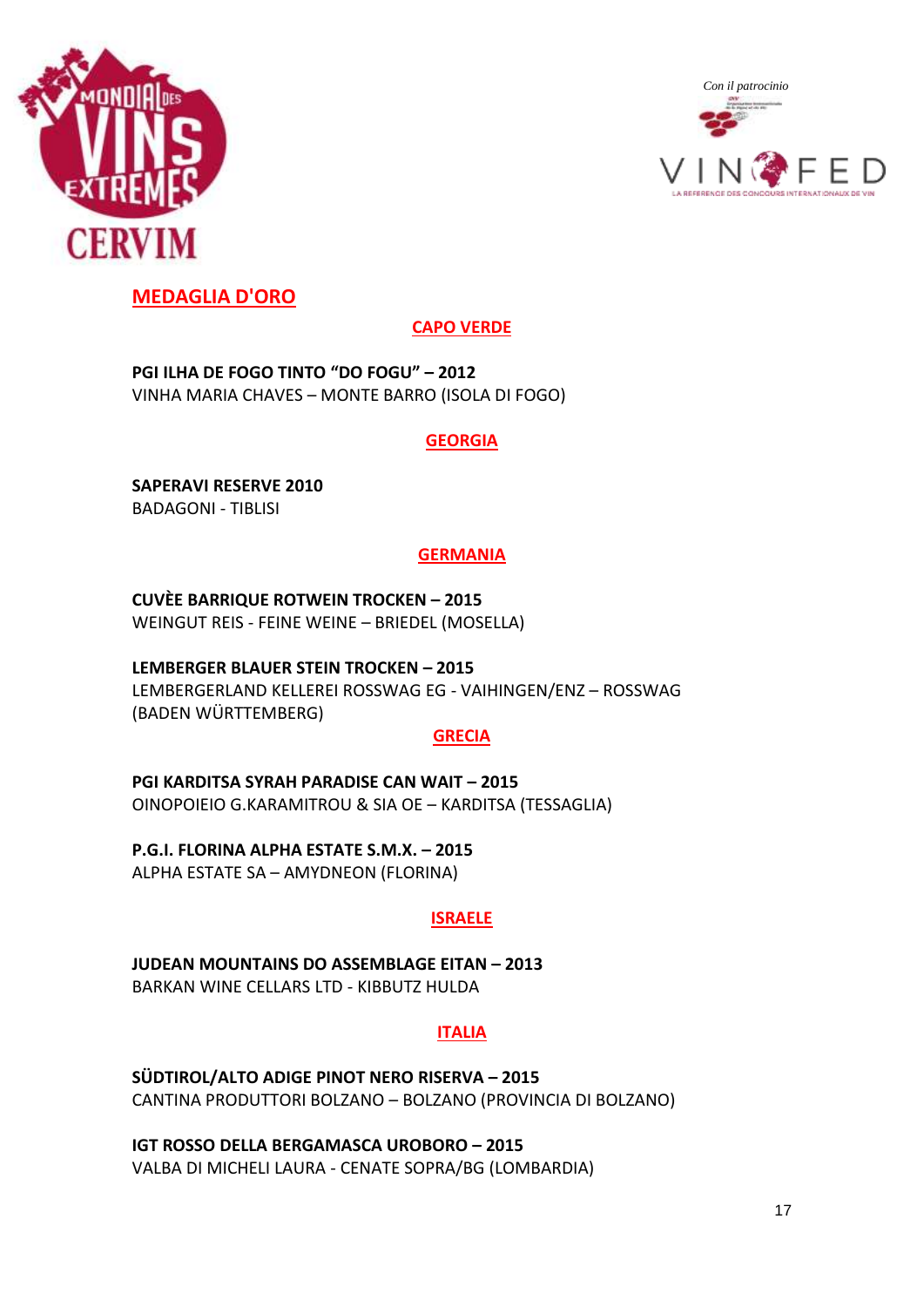



**SFORZATO DI VALTELLINA DOCG CORTE DI CAMA – 2014** CROTASC SRL – MESE/SO (LOMBARDIA)

**VALTELLINA SUPERIORE DOCG SASSELLA RISERVA – 2013** CAVITRIA CASA VINICOLA TRIACCA SRL - VILLA DI TIRANO/SO (LOMBARDIA)

**SFORZATO DI VALTELLINA DOCG MESSERE – 2011** AZIENDA AGRICOLA CAVEN – TEGLIO/SO (LOMBARDIA)

**SFURSAT DI VALTELLINA DOCG – 2015** CASA VINICOLA ALDO RAINOLDI S.R.L. – CHIURO/SO (LOMBARDIA)

**VALTELLINA SUPERIORE DOCG SASSELLA RISERVA – 2005** BALGERA VINI SAS – CHIURO/SO (LOMBARDIA)

**SFORZATO DI VALTELLINA DOCG IL MONASTERO – 2014** CAVITRIA CASA VINICOLA TRIACCA SRL - VILLA DI TIRANO/SO (LOMBARDIA)

**BARBERA D'ASTI DOCG CREVACUORE – 2014** AZIENDA AGRICOLA DOMANDA - CALOSSO/AT (PIEMONTE)

**CARIGNANO DEL SULCIS DOC RISERVA IS ARENAS – 2015** CANTINE SARDUS PATER SOC COOP AGR – SANT'ANTIOCO/CI (SARDEGNA)

**VALLE D'AOSTA DOC IMPASSE – 2015** CAVE GARGANTUA DI CUNEAZ LAURENT – GRESSAN/AO (VALLE D'AOSTA)

**VALLE D'AOSTA DOC DONNAS NAPOLEON – 2015** CAVES COOPERATIVES DE DONNAS – DONNAS/AO (VALLE D'AOSTA)

**AMARONE DELLA VALPOLICELLA DOCG SCAJARI – 2010** AZIENDA AGRICOLA GINI SANDRO E CLAUDIO - MONTEFORTE D'ALPONE/VR (VENETO)

**KAZAKISTAN**

**ASSA VALLEY LAGYL ARBA – 2014** ARBA WINE LLP - KARAKEMER SETTLEMENT

**ASSA VALLEY PINO ARBA – 2014** ARBA WINE LLP - KARAKEMER SETTLEMENT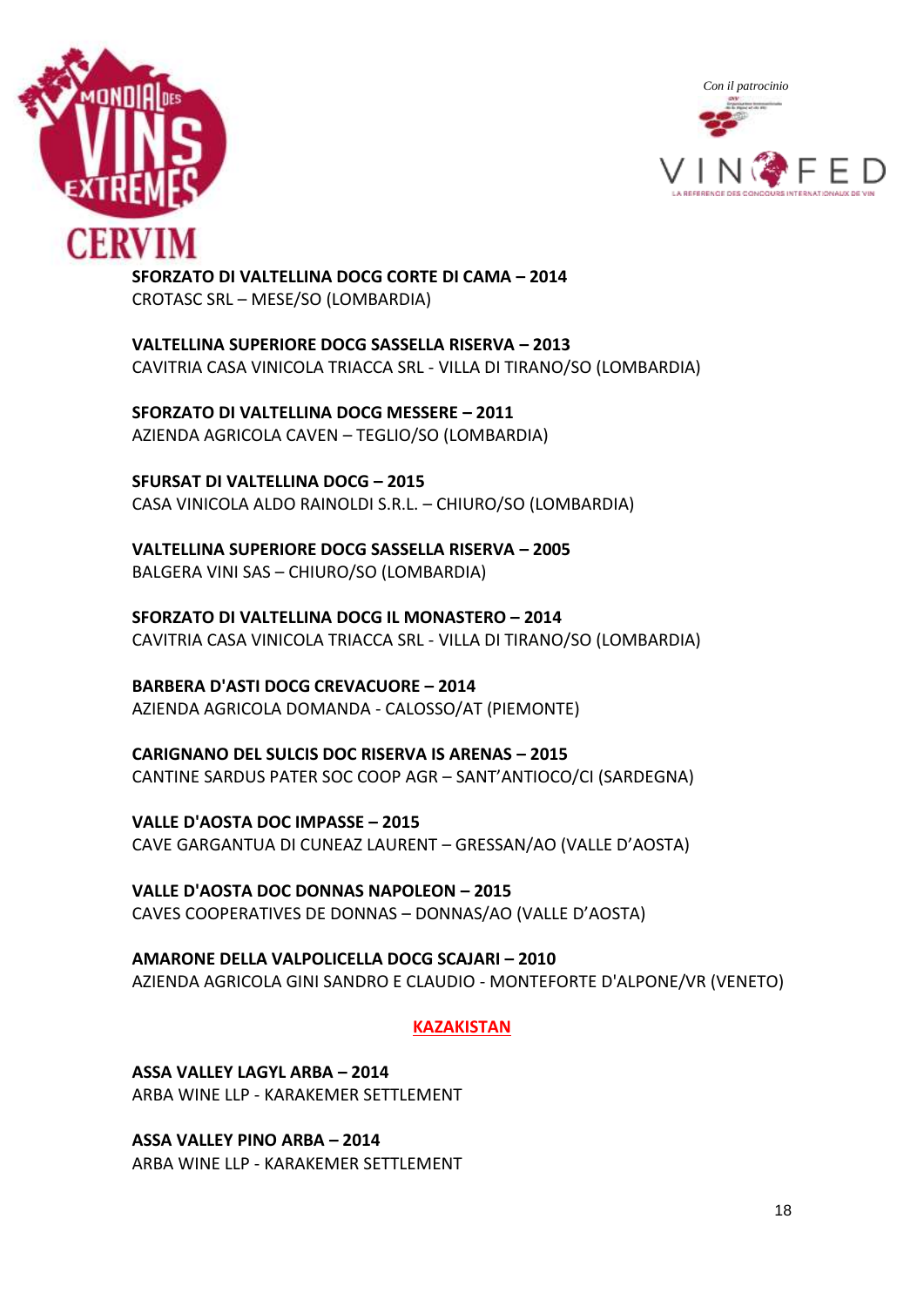



**MACEDONIA**

**VRANEC TERROIR – 2015** CHATEAU KAMNIK – SKOPJE

**PGI BAROVO RED WINE – 2015** TIKVES WINERY - SKOPJE

#### **SLOVENIA**

**ZGP GORISKA BRDA REBULA KRASNO – 2014** KLET BRDA Z.O.O. – DOBROVO

# **SPAGNA**

**DO VINOS DE EL HIERRO VIÑA FRONTERA BABOSO TINTO – 2015** SOCIEDAD COOP. DEL CAMPO FRONTERA - FRONTERA- ISLA DE EL HIERRO- CANARIE

**D.O. RIBERA SACRA REGINA EXPRESION – 2014** REGINA VIARUM S.L – SOBER (GALIZIA)

#### **SVIZZERA**

**YVORNE CHABLAIS AOC PINOT NOIR LETTRE DE NOBLESSE – 2015** BADOUX VINS SA – AIGLE (CANTONE VAUD)

**AOC VALAIS CORNALIN – 2015** CAVE LES CHAIS DU HAUT-DE-CRY SA – ARDON (CANTONE VALLESE)

**TICINO DOC CARATO RISERVA – 2015** VINI & DISTILLATI ANGELO DELEA SA – LOSONE (CANTONE TICINO)

**MEDAGLIA D'ARGENTO**

# **FRANCIA**

**BEAUJOLAIS VILLAGES AOC CUVEE DES LYRES – 2015** DOMAINE DU FOUR A BOIS - LE PERREON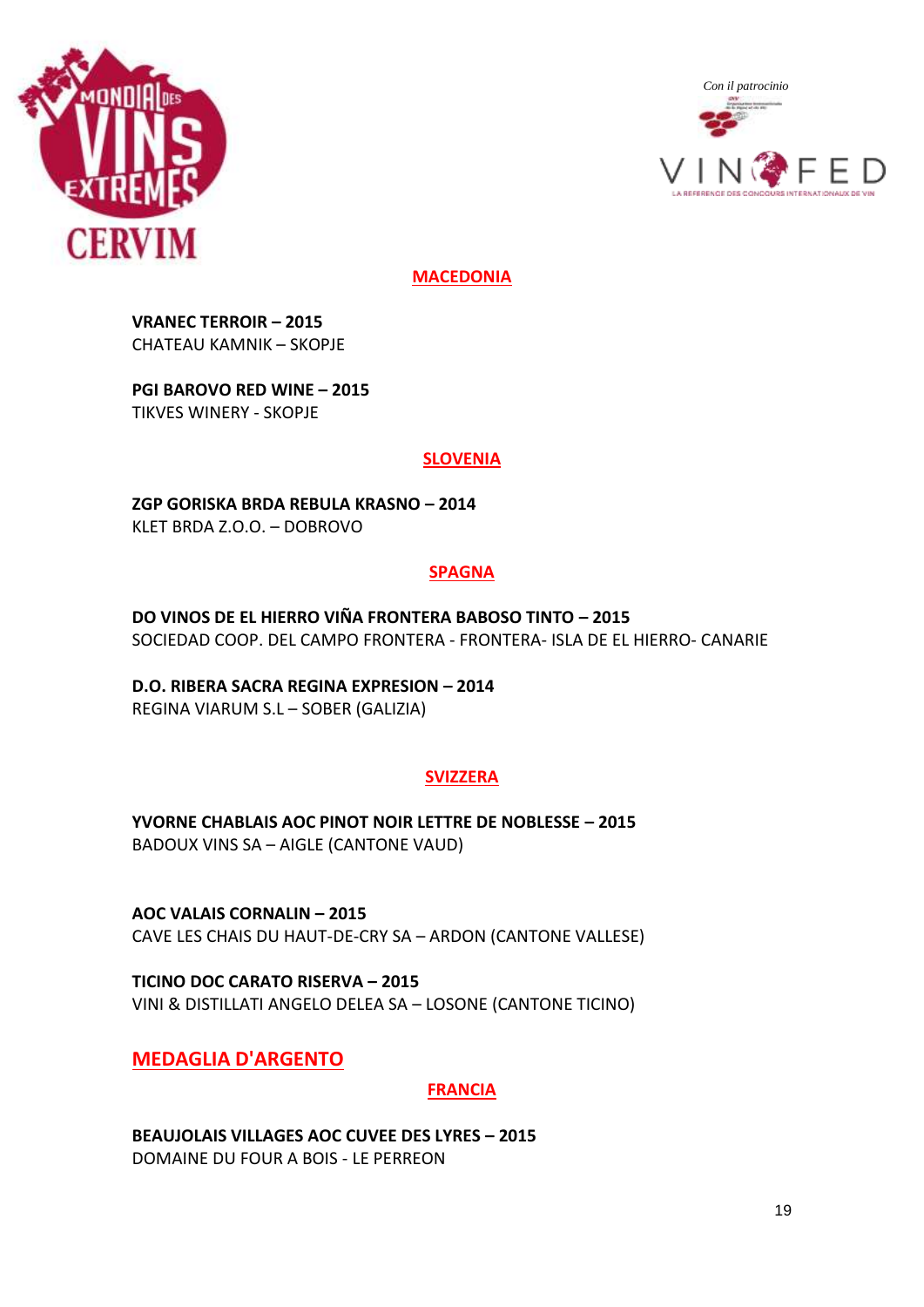



**GEORGIA**

**KAKHETIAN NOBLE – 2013** BADAGONI – TIBLISI

**ISRAELE**

**UPPER GALILEE DO ALTITUDE 624 – 2013** BARKAN WINE CELLARS LTD - KIBBUTZ HULDA

# **ITALIA**

**ORMEASCO DI PORNASSIO SUPERIORE DOC BRAIE – 2004** SOCIETÀ AGRICOLA LUPI – PIEVE DI TECO/IM (LIGURIA)

**SFORZATO DI VALTELLINA DOCG QUATTRO SOLI – 2013** LA PERLA DI TRIACCA MARCO DOMENICO – TEGLIO/SO (LOMBARDIA)

**VALTELLINA SUPERIORE DOCG INFERNO AL CARMINE RISERVA – 2011** AZIENDA AGRICOLA CAVEN – TEGLIO/SO (LOMBARDIA)

**VALTELLINA SUPERIORE DOCG LE PRUDENZE – 2013** AZIENDA AGRICOLA ALBERTO MARSETTI – SONDRIO (LOMBARDIA)

**SFORZATO DELLA VALTELLINA DOCG SFURSAT – 2013** AZIENDA AGRICOLA ALBERTO MARSETTI – SONDRIO (LOMBARDIA)

**VALTELLINA SUPERIORE DOCG LE STRIE – 2008** SOCIETÀ AGRICOLA LE STRIE – SONDRIO (LOMBARDIA)

**IGT ROSSO TOSCANO SCOPETANO – 2015** AZIENDA AGRICOLA L'AURORA DI FRANCESCO – MASSA (TOSCANA)

**CARIGNANO DEL SULCIS SUPERIORE DOC "ARRUGA" – 2014** CANTINE SARDUS PATER SOC. COOP. AGR. – SANT'ANTIOCO/CI (SARDEGNA)

**ISOLA DEI NURAGHI IGT SU BINARIU – 2014** AZIENDA VITIVINICOLA ZEDDE GIUSEPPE – SORGONO/NU (SARDEGNA)

**IGP TERRE SICILIANE MOREA – 2015** AZIENDA AGRICOLA GIOIA - PIANA DEGLI ALBANESI/PA (SICILIA)

**VALLE D'AOSTA DOP SYRAH – 2014** LA SOURCE SAS SOC. AGR. – SAINT PIERRE (VALLE D'AOSTA)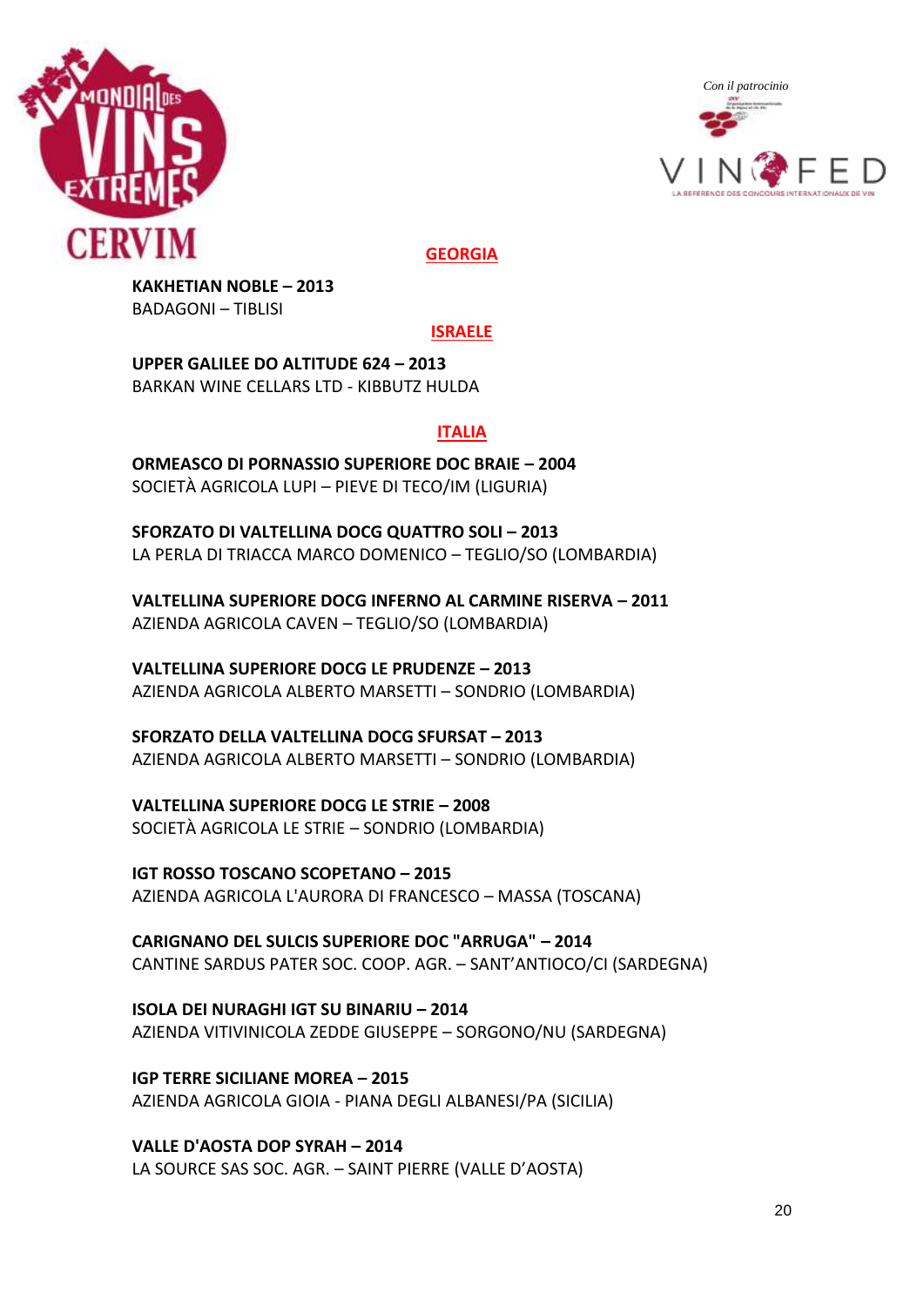



# **SPAGNA**

**DO VINOS DE EL HIERRO VIÑA FRONTERA VARIETALES TINTOS - 2015** SOCIEDAD COOP. DEL CAMPO FRONTERA - FRONTERA- ISLA DE EL HIERRO- CANARIE

**VALLE GUIMAR DO CALIUS CRIANZA – 2013** CÁNDIDO HERNÁNDEZ PÍO – LA MANTANZA (ISOLE CANARIE)

**RIBEIRA SACRA DO ALMAMADRE – 2015** ALMA DAS DONAS – PANTÓN (GALIZIA)

# **SVIZZERA**

**ST-SAPHORIN LAVAUX AOC MALBEC/CABERNET FRANC LETTRES DE NOBLESSSE – 2015** BADOUX VINS SA – AIGLE (CANTONE VAUD)

# *CATEGORIA 6 VINI ROSATI*

**MEDAGLIA D'ORO**

# **ITALIA**

**COSTA D'AMALFI DOC ROSATO – 2017** CANTINE MARISA CUOMO SRL – FURORE/SA (CAMPANIA)

**VALLÉE D'AOSTE/VALLE D'AOSTA DOC ROSE' – 2017** CAVE DES ONZE COMMUNES – AYMAVILLES/AO (VALLE D'AOSTA)

# **PORTOGALLO**

**DOURO DOC ROSÉ "BUSTO PREMIUM" – 2017** MARIA HELENA SOUSA ALVES – MESÃO FRIO (DOURO)

# **SPAGNA**

**IGP RIBERA DEL ANDARAX VEGA ENIX JUVENAL - 2017** FINCA ANFORA S.L. – ENIX (ANDALUSIA)

#### **SVIZZERA**

**AIGLE CHABLAIS AOC LES MURAILLES ROSE – 2015** BADOUX VINS SA – AIGLE (CANTONE VAUD)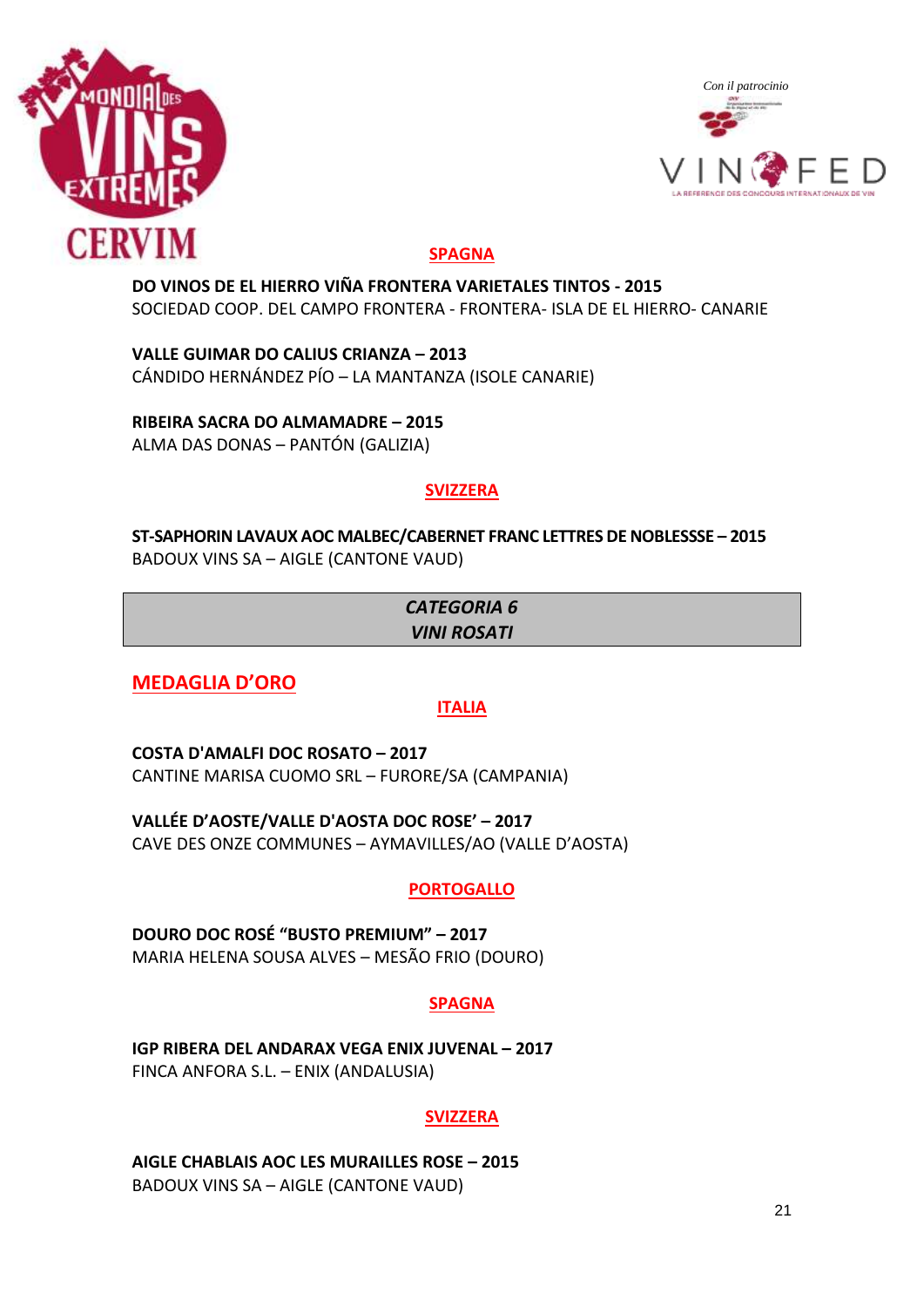



*CATEGORIA 7 VINI SPUMANTI*

**MEDAGLIA D'ORO**

# **GERMANIA**

**ST. LAURENTIUS GRANDE CUVEE SPONTI RIESLING CREMANT BRUT – 2015** SEKTGUT ST. LAURENTIUS – LEIWEN (MOSELLA)

# **ITALIA**

**TRENTO DOC ZELL ROSÈ**  CANTINA SOCIALE DI TRENTO SCA – TRENTO (PROVINCIA DI TRENTO)

**TRENTO DOC ZELL – 2013** CANTINA SOCIALE DI TRENTO SCA – TRENTO (PROVINCIA DI TRENTO)

**TRENTO DOC ALTINUM BRUT – 2014** CANTINA DI ALDENO – ALDENO/TN (PROVINCIA DI TRENTO)

**VINO SPUMANTE DI QUALITA' TRISKELL - 2014** COOPERATIVE DE L'ENFER SOC.COOP. – ARVIER (VALLE D'AOSTA)

**LESSINI DURELLO DOC RISERVA – 2011** CASA CECCHIN - MONTEBELLO VICENTINO/VI (VENETO)

**CONEGLIANO VALDOBBIADENE DOCG CORDERIE**  AC SRL - ASTORIA VINI - CROCETTA DEL MONTELLO/TV (VENETO)

# **MEDAGLIA D'ARGENTO**

# **GERMANIA**

**ST. LAURENTIUS RIESLING CREMANT BRUT – 2015** SEKTGUT ST. LAURENTIUS – LEIWEN (MOSELLA)

# **ITALIA**

**VSQ BÀSURA OBSCURA METODO CLASSICO**  AZIENDA AGRICOLA DURIN DI BASSO ANTONIO – ORTOVERO/SV (LIGURIA)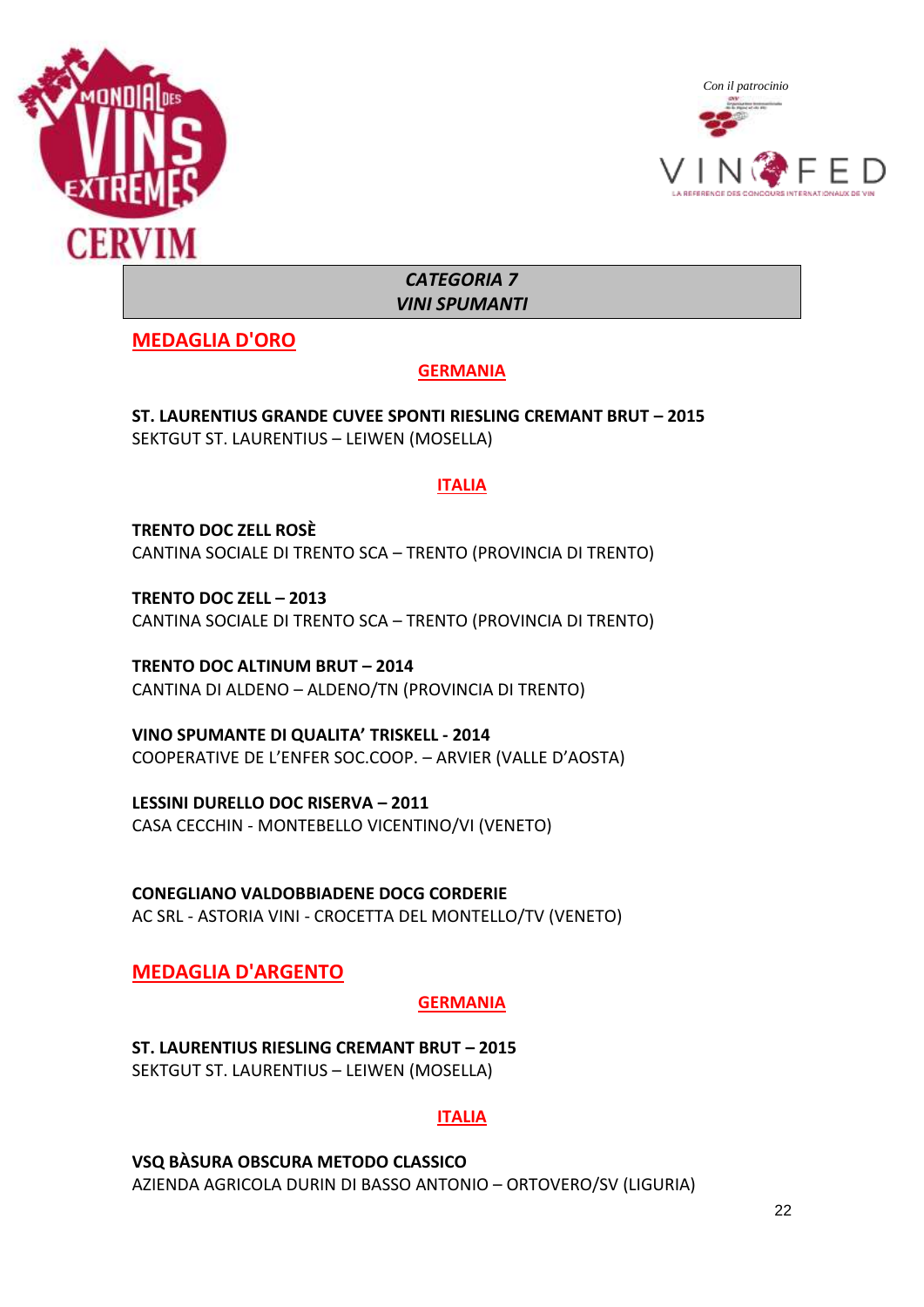



#### **VALDOBBIADENE PROSECCO SUPERIORE DOCG EXTRA DRY DIRUPO - 2017** AZIENDA AGRICOLA ANDREOLA – FARRA DI SOLIGO/TV (VENETO)

**CONEGLIANO VALDOBBIADENE DOCG MILLESIMATO 017 – 2017** AC SRL - ASTORIA VINI - CROCETTA DEL MONTELLO/TV (VENETO)

# *CATEGORIA 8 VINI DOLCI (CON RESIDUO ZUCCHERINO SUPERIORE A 45,1 G/L)*

# **GRAN MEDAGLIA D'ORO**

#### **ITALIA**

**PASSITO DI PANTELLERIA DOC SHAMIRA - 2012** AZIENDA AGRICOLA BASILE – PANTELLERIA/TP (SICILIA)

**COSTA TOSCANA IGT "NANTROPO'" - 2017** AZIENDA AGRICOLA FONTUCCIA – GROSSETO (TOSCANA)

# **MEDAGLIA D'ORO**

#### **GERMANIA**

**LEIWENER LAURENTIUSLAY RIESLING EISWEIN – 2010** WEINGUT JUNK – LEIWEN (MOSELLA)

**VON ALTEN REBEN KRÖVER STEFFENSBERG RIESLING BEERENAUSLESE – 2015** WEINGUT REIS - FEINE WEINE – RIEDEL (MOSELLA)

**BRAUNEBERGER JUFFER RIESLING AUSLESE - 2017** WEINGUT PAULINSHOF – KESTEN (MOSELLA)

**MERLER STEPHANSBERG RIESLING AUSLESE – 2017** WEINGUT ERNST STEFFENS - ZELL-MERL (MOSELLA)

**MOSELLAND GOLDSCHILD ERDENER TREPPCHEN RIESLING SPÄTLESE – 2017** MOSELLAND EG - BERNKASTEL-KUES (MOSELLA)

**MOSEL EXZELLENZ NR. 2 RIESLING EDELSÜSS – 2016** EXZELLENZ GBR – ELLENZ (MOSELLA)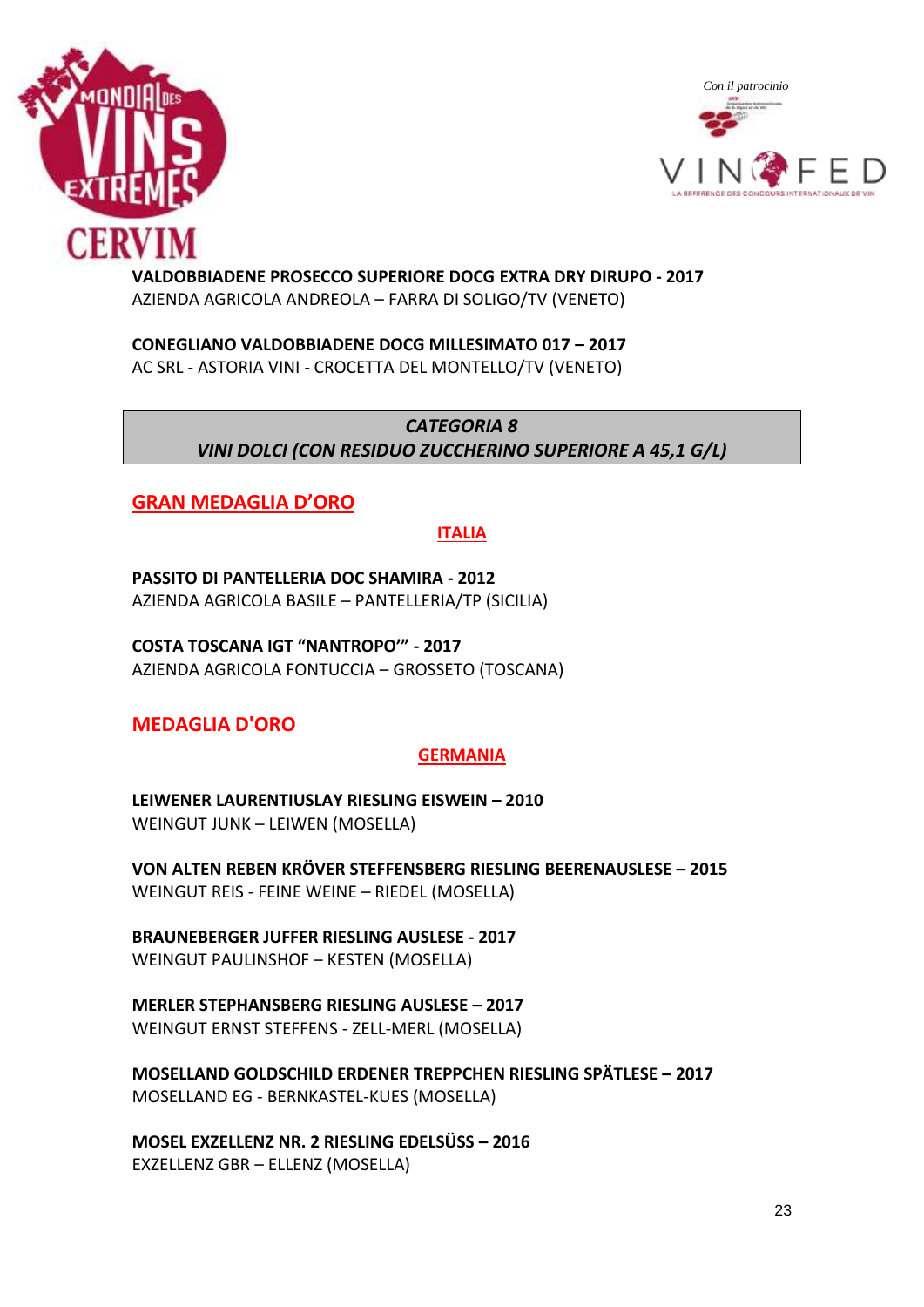



#### **ITALIA**

**IGT TERRE SICILIANE ZIBIBBO PASSITO ZHABIB – 2017** AZIENDA AGRICOLA HIBISCUS – USTICA/PA (SICILIA)

**VALLE D'AOSTA D.O.C. CHAMBAVE MOSCATO PASSITO PRIEURÉ – 2016** LA CROTTA DI VEGNERON – CHAMBAVE (VALLE D'AOSTA)

#### **SLOVENIA**

**GORISKA BRDA ZGP MARKIZ – 2013** KLET BRDA Z.O.O. – DOBROVO

#### **SPAGNA**

**DO MONTILLA MORILES PX SAN RAMÓN 1992 – 2006** BODEGAS LAGAR DEL MONTE – MORILES (ANDALUSIA)

**DOP GRAN CANARIA VALARA – 2017** BODEGAS TUNTE - SAN BARTOLOMÉ DE TIRAJANA (ISOLE CANARIE)

# **MEDAGLIA D'ARGENTO**

#### **GERMANIA**

**WAWERNER JESUITENBERG RIESLING AUSLESE – 2017** WEINGUT DR. FREY – KANZEM (MOSELLA)

#### **ITALIA**

**CINQUE TERRE DOC SCIACCHETRA' DOC TRA I MONTI - 2009** ARRIOGNI SOCIETÀ AGRICOLA SAS – LA SPEZIA (LIGURIA)

**ALEATICO PASSITO DELL'ELBA DOC - 2011** ACQUABONA GESTIONE AGRICOLA – PORTOFERRAIO/LI (TOSCANA)

**MOSCATO D'ASTI DOCG VIGNA MONCUCCO – 2017** AZIENDA AGRICOLA TERESA SORIA - CASTIGLIONE TINELLA/AT (PIEMONTE)

**MALVASIA DELLE LIPARI DOC PASSITO PUNTA ARIA - QUARTA ESPRESSIONE – 2015** AZIENDA AGRICOLA POLLASTRI MAURO SAMUELE – CAMBIAGO/MI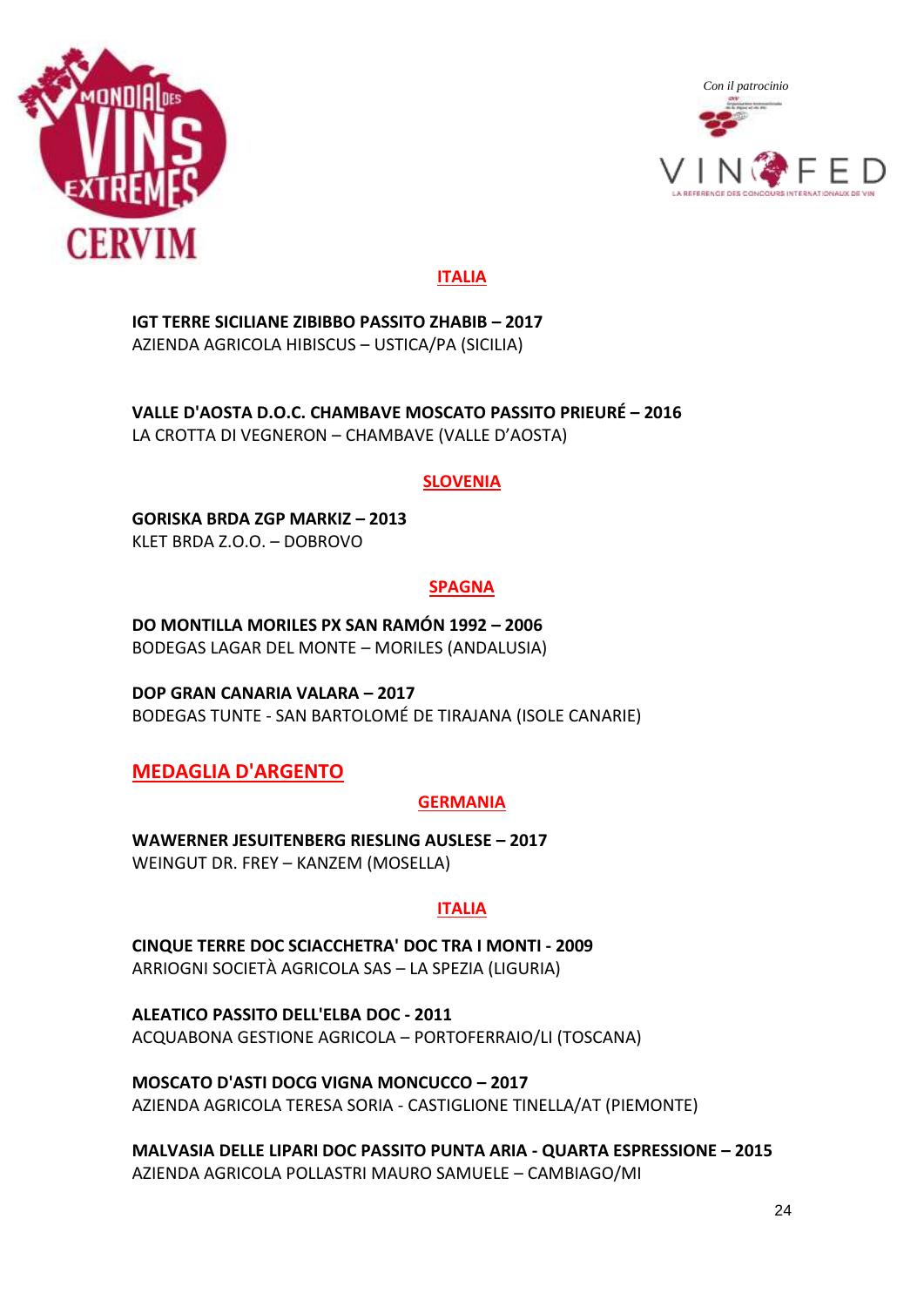



**MESSINA DOC MALVASIA DELLE LIPARI – 2016** MIMMO PAONE – TORREGROTTA/ME (SICILIA)

**VALLÉE D'AOSTE DOC CHAMBAVE MUSCAT FLÉTRI – 2016** LA VRILLE DI HERVÉ DANIEL DEGUILLAME – VERRAYES (VALLE D'AOSTA)

#### **SLOVENIA**

**ZGP GORISKA BRDA PENEČI MUŠKAT – 2017** KLET BRDA Z.O.O. – DOBROVO

# *CATEGORIA 9 VINI LIQUOROSI*

**MEDAGLIA D'ORO**

# **FRANCIA**

**BANYULS GRAND CRU CUVEE CHRISTIAN RAYNALD - 2000** CAVE DE L'ABBÉ ROUS - BANYULS SUR MER (PIRENEI ORIENTALI)

**AOC BANYULS PRESTIGE - 2016** TERRES DES TEMPLIERS – BANYULS SUR MER (PIRENEI ORIENTALI)

**PORTOGALLO**

**DOP MADEIRA H&H MALVASIA 10 YEARS OLD** HENRIQUES & HENRIQUES-VINHOS, S.A. - CAMARA DE LOBOS (ISOLA DI MADEIRA)

**DO PORTO CRUZ 10 ANOS** GRAN CRUZ PORTO S.A. - VILA NOVA DE GAIA (DOURO)

**DO PORTO CRUZ RUBY RESERVE** GRAN CRUZ PORTO S.A. - VILA NOVA DE GAIA (DOURO)

**DO PORTO CRUZ RUBY** GRAN CRUZ PORTO S.A. - VILA NOVA DE GAIA (DOURO)